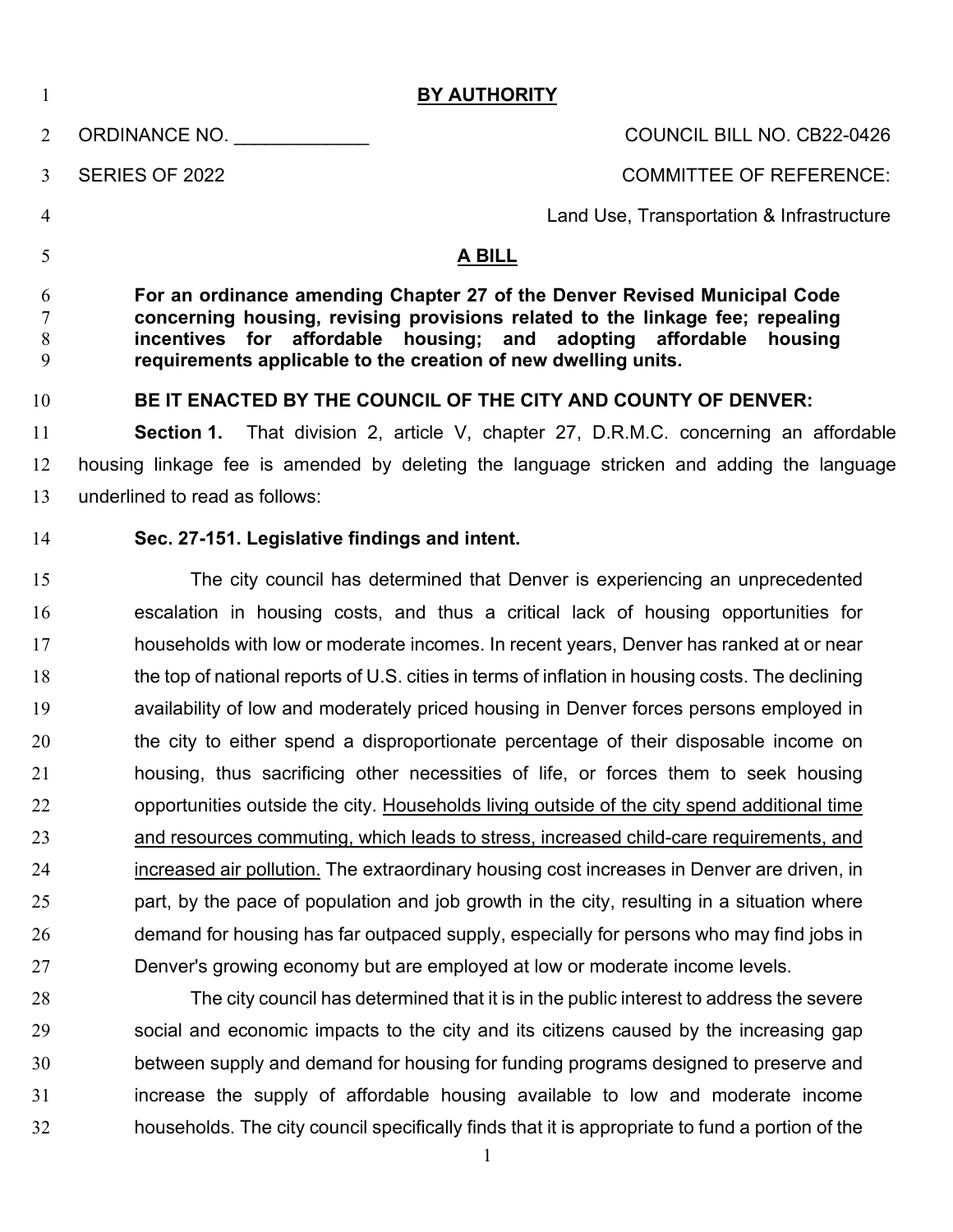costs of such programs from a linkage fee on new development for the following reasons:

(a) New residential and nonresidential development is demonstrably associated with the generation of new jobs at various income levels, with the number of jobs associated with any particular development being correlated with the type and size of the development.

(b) When jobs at a low or moderate income level are generated as a direct consequence of new nonresidential development, employees receiving such incomes will experience a lack of housing availability and affordability in Denver under current market conditions unless efforts are taken by the city to increase housing opportunities to keep **pace with job growth.** 

(c) The city council also specifically finds that job growth associated with new residential development is directly related to the income and spending capacity of the household occupying the residence and that the size of the residence, as measured in gross floor area, correlates with the income and spending capacity of the residents, thus causing a larger residence to drive more job growth and more concomitant secondary housing demand than a smaller residence.

(d) For the foregoing reasons, the city council has determined there is a direct nexus between both nonresidential and residential development, job growth, and demand for new housing that is affordable to households with low or moderate incomes.

(e) The city council acknowledges that monetary exactions on new development cannot exceed an amount that is justified by the impacts caused by the 22 development. The city council has determined that the fees set forth herein fall far below 23 the amount of revenue that would actually be necessary to meet the demand for new affordable housing driven by the job growth that is associated with new development, and 25 thus these fees do not exceed the applicable standards that define the maximum legally 26 justifiable fee.

27 (f) The city council further acknowledges that the revenue derived from the fees provided herein must be used, not to address the existing gap between supply and demand for affordable housing in the city, but instead to mitigate future increases in the gap caused by new construction which will lead to new employment opportunities in the city, and the increased demand for affordable housing associated with such employment.

(g) The city council has determined to set the affordable housing linkage fees 33 set forth herein at a level much lower than those imposed by other cities, in an effort to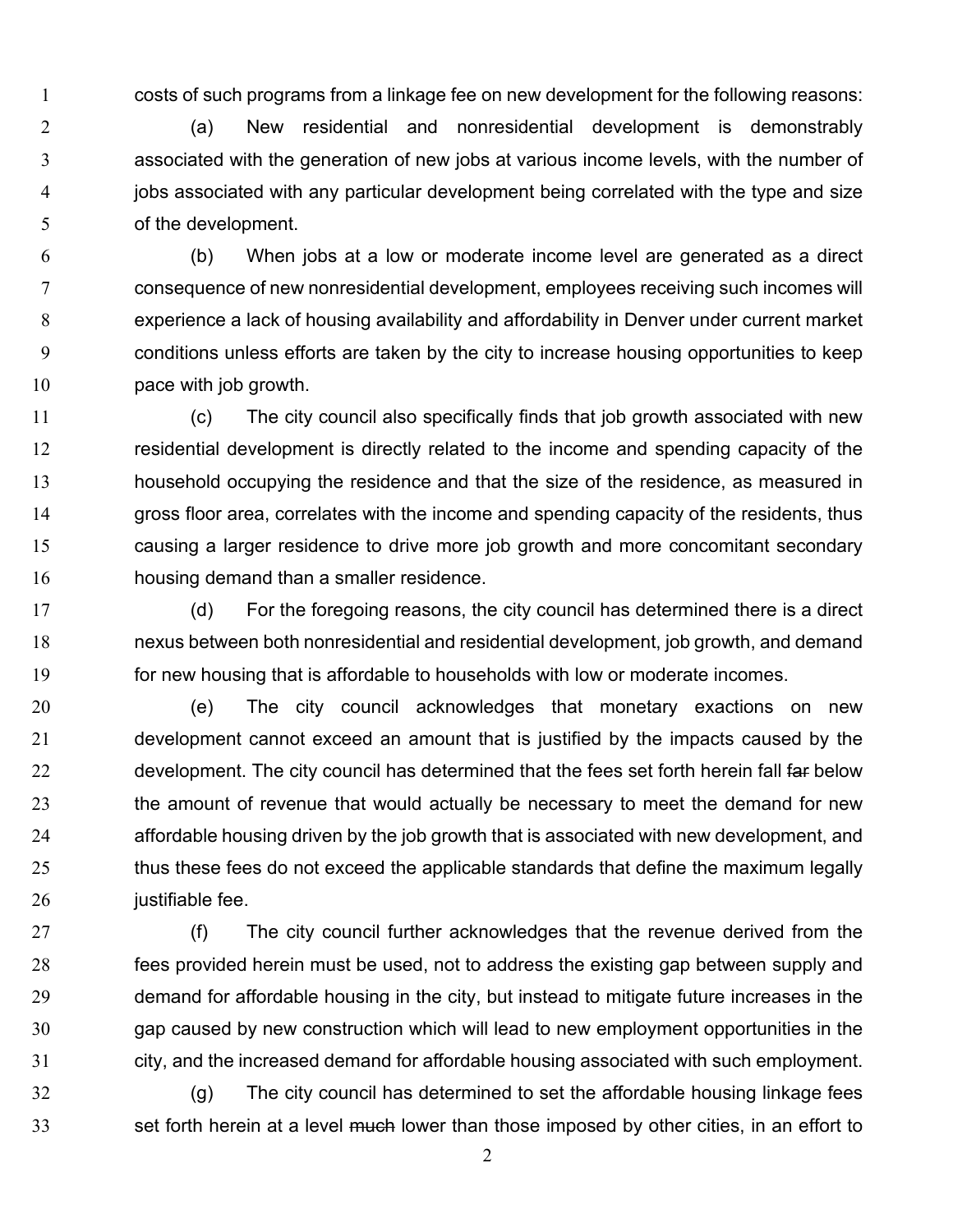ensure that the fees do not impair the feasibility of any development project in the city.

(h) The foregoing findings are supported by the "Denver Affordable Housing Nexus Study" prepared for the City and County of Denver by David Paul Rosen & Associates and dated September 8, 2016, the contents of which are expressly incorporated herein as a part of the legislative findings of the city council.

(i) The linkage fees set forth in division 2 of this article are supported by the "Expanding Housing Affordability: Feasibility Analysis" prepared for the City and County 8 6 of Denver by Root Policy Research and dated September 28, 2021, the contents of which are expressly incorporated herein as a part of the legislative findings of the city council.

(j) The city council has further determined that, since Denver does not impose nearly the range or amount of development impact fees as are imposed by virtually every 12 other municipality throughout the Denver metropolitan area, the fees set forth herein will not place the city at a competitive disadvantage in relation to neighboring jurisdictions in terms of accommodating future population growth and economic development.

## **Sec. 27-152. Definitions.**

The following words and phrases, as used in this division 2, have the following meanings:

(a) *Dwelling unit; dwelling, single unit; dwelling, two-unit;* and *dwelling, multi-unit* shall have the same meaning as these terms are used in article XI 11 of the Denver Zoning Code.

(b) *Gross floor area (GFA)* shall have the same meaning as the term is defined 22 in article XIII of the Denver Zoning International Building Code, excluding parking garages and any other structures or areas used exclusively for the storage or parking of vehicles.

(c) *Primary agricultural uses* shall have the same meaning as the term is used **in article XI 11 of the Denver Zoning Code.** 

(d) *Primary civic, public and institutional uses* shall have the same meaning as 27 the term is used in article XI 11 of the Denver Zoning Code.

- (e) *Primary commercial sales, services and repair uses* shall have the same 29 meaning as the term is used in article XI 11 of the Denver Zoning Code.
	- (f) *Primary industrial, manufacturing and wholesale uses* shall have the same meaning as the term is used in article XI 11 of the Denver Zoning Code.
	- (g) *Primary residential use* shall have the same meaning as the term is defined
		-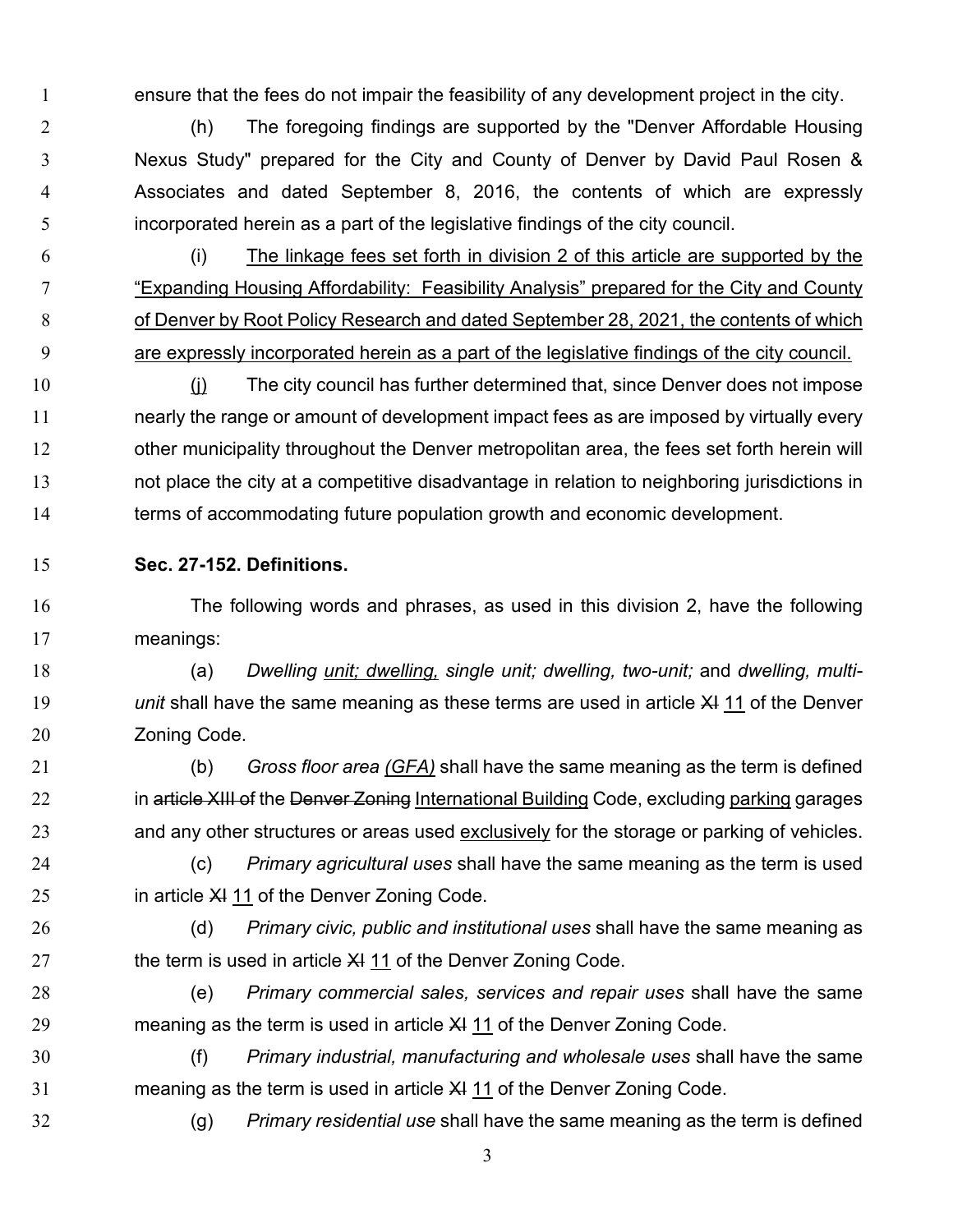1 in article XI 11 of the Denver Zoning Code, and shall be deemed to include any and all 2 primary residential uses and all uses accessory to a primary residential use, except 3 accessory dwelling units, as set forth in article XI 11 of the Denver Zoning Code.

4 (h) *Structure* shall have the same meaning as the term is defined in article XIII 5 13 of the Denver Zoning Code, but shall not include any partially enclosed or open 6 structures such as porches, balconies, courtyards, and similar structures.

7 **Sec. 27-153. Imposition of linkage fee.** 

(a) *In general.* Except as provided in section 27-154, an affordable housing linkage fee shall be imposed prior to the issuance of a building permit for any new structure or for any addition to an existing structure that increases the gross floor area of 11 the existing structure, according to the following fee schedule:

| Use Within a Structure  | Fee per square foot of GFA |                  |                  |                  |
|-------------------------|----------------------------|------------------|------------------|------------------|
|                         | <b>Effective</b>           | <b>Effective</b> | <b>Effective</b> | <b>Effective</b> |
|                         | <u>July 1,</u>             | <u>July 1,</u>   | <u>July 1,</u>   | <u>July 1,</u>   |
|                         | 2022                       | 2023             | 2024             | 2025             |
| Dwelling unit(s) of     |                            |                  |                  |                  |
| 1,600 square feet or    |                            |                  |                  |                  |
| less of GFA within a    |                            |                  |                  |                  |
| single-unit dwelling,   |                            | \$2.83           | \$3.92           | \$5.00           |
| two-unit dwelling, or   | \$1.75                     |                  |                  |                  |
| multi-unit dwelling or  |                            |                  |                  |                  |
| live/work dwelling of 9 |                            |                  |                  |                  |
| dwelling units or less. |                            |                  |                  |                  |
| Dwelling unit(s) of     |                            |                  |                  |                  |
| more than 1,600         |                            |                  |                  |                  |
| square feet of GFA      |                            |                  |                  |                  |
| within a single-unit    | \$2.50                     |                  |                  |                  |
| dwelling, two-unit      |                            | \$4.33           | \$6.17           | \$8.00           |
| dwelling, or multi-unit |                            |                  |                  |                  |
| dwelling, or live/work  |                            |                  |                  |                  |
| dwelling of 9 dwelling  |                            |                  |                  |                  |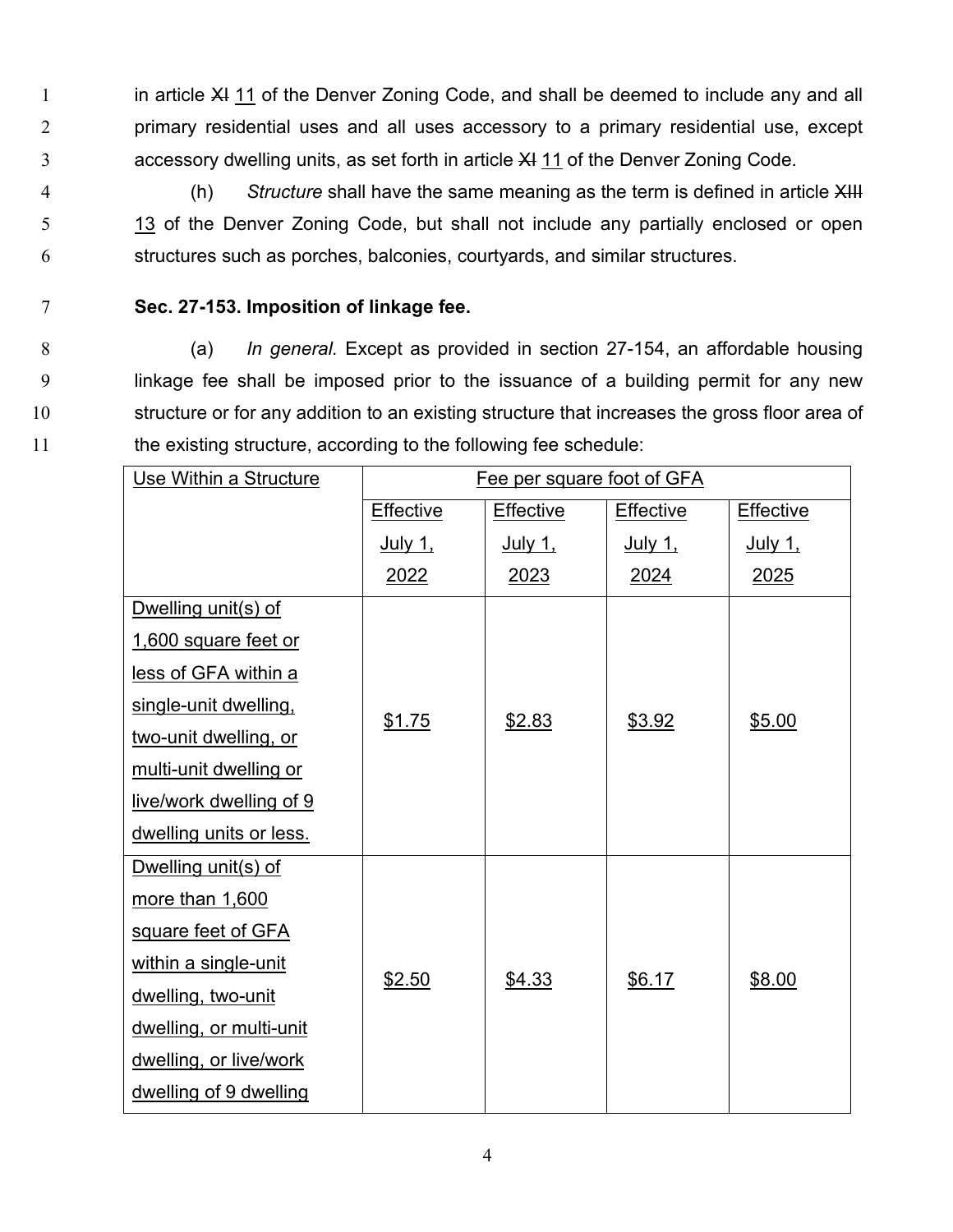| units or less.                  |        |        |        |        |
|---------------------------------|--------|--------|--------|--------|
| <b>Any primary</b>              |        |        |        |        |
| residential use other           | \$2.25 | \$3.83 | \$5.42 | \$7.00 |
| than dwelling units.            |        |        |        |        |
| <b>Any primary</b>              |        |        |        |        |
| commercial sales,               |        |        |        |        |
| services and repair             |        |        |        |        |
| uses, or any primary            |        |        |        |        |
| civic, public or                |        |        |        |        |
| institutional uses in a         | \$2.90 | \$3.93 | \$4.97 | \$6.00 |
| <u>typical market area, as </u> |        |        |        |        |
| typical market area is          |        |        |        |        |
| defined in section 27-          |        |        |        |        |
| <u>219.</u>                     |        |        |        |        |
| <b>Any primary</b>              |        |        |        |        |
| commercial sales,               |        | \$5.43 | \$7.22 | \$9.00 |
| services and repair             |        |        |        |        |
| uses, or any primary            |        |        |        |        |
| civic, public or                |        |        |        |        |
| institutional uses in a         | \$3.65 |        |        |        |
| high market area, as            |        |        |        |        |
| high market area is             |        |        |        |        |
| defined in section 27-          |        |        |        |        |
| 219.                            |        |        |        |        |
| Any primary industrial,         |        |        |        |        |
| manufacturing and               |        |        |        |        |
| wholesale uses, or              | \$0.96 | \$1.47 | \$1.99 | \$2.50 |
| any primary                     |        |        |        |        |
| agricultural uses.              |        |        |        |        |

2 (1) Structures containing any single-unit dwelling, any two-unit dwellings, any 3 multi-unit dwellings designed and regulated under the International 4 Residential Code, or any primary residential use other than the multi-unit

5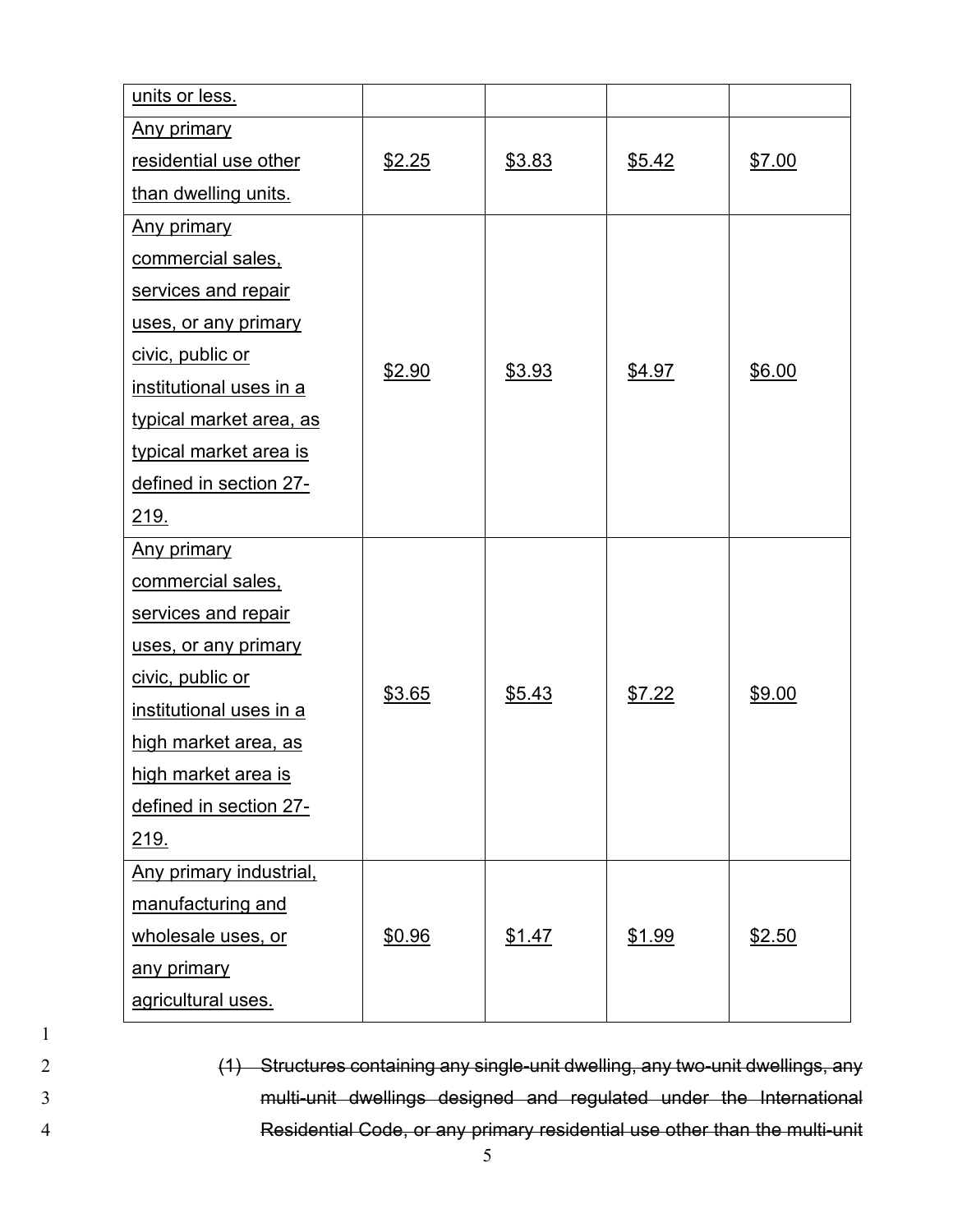|    | dwellings provided in paragraph (2): Sixty cents (\$0.60) per square foot of                      |
|----|---------------------------------------------------------------------------------------------------|
| 2  | gross floor area.                                                                                 |
| 3  | Structures containing multi-unit dwellings designed and regulated under<br>(2)                    |
| 4  | the International Building Code: One dollar fifty cents (\$1.50) per square                       |
| 5  | foot of gross floor area.                                                                         |
| 6  | (3) Structures containing any primary industrial, manufacturing and                               |
| 7  | wholesale uses, or any primary agricultural uses: Forty cents (\$0.40) per                        |
| 8  | square foot of gross floor area.                                                                  |
| 9  | (4) Structures containing any primary commercial sales, services and repair                       |
| 10 | uses, or any primary civic, public or institutional uses: One dollar seventy                      |
| 11 | cents (\$1.70) per square foot of gross floor area.                                               |
| 12 | (b)<br>Mixed use structures, split properties. When a structure is proposed to be                 |
| 13 | constructed and used for any combination of the uses set forth in subsection (a) of this          |
| 14 | section, the required linkage fee shall be determined based upon an apportionment of the          |
| 15 | gross floor area in the structure attributable to each of the proposed uses. When a               |
| 16 | structure is proposed to be constructed upon any property that is partially subject to either     |
| 17 | of the exceptions to applicability of the fee as set forth in subsection $27-154(a)$ , or (b), or |
|    |                                                                                                   |

(k), the required linkage fee shall be applied only to the gross floor area of construction 19 that is physically located outside of the portion of the property to which the exception applies.

(c) *Voluntary compliance with Mandatory Affordable Housing, Article X, Chapter 27*. An applicant for a building permit for any structure that contains dwelling units that would be subject to the payment of the linkage fee may voluntarily comply with Mandatory Affordable Housing, Article X, Chapter 27 rather than pay the required linkage fee.

(d) *Modification of existing structures.* The linkage fees imposed by this section shall not be required for the issuance of building permits associated with any improvement, repair, remodeling, tenant finish, or any other modifications to an existing structure unless the modification increases the gross floor area of the structure.

- (d e) *Annual inflation adjustment; future fee increases.*
- 
- (1) On July 1, 2026 2018, and on each July 1 thereafter, the fees set forth in subsection (a) of this section shall be adjusted in an amount equal to the percentage change from the previous calendar year in the CPI-U. The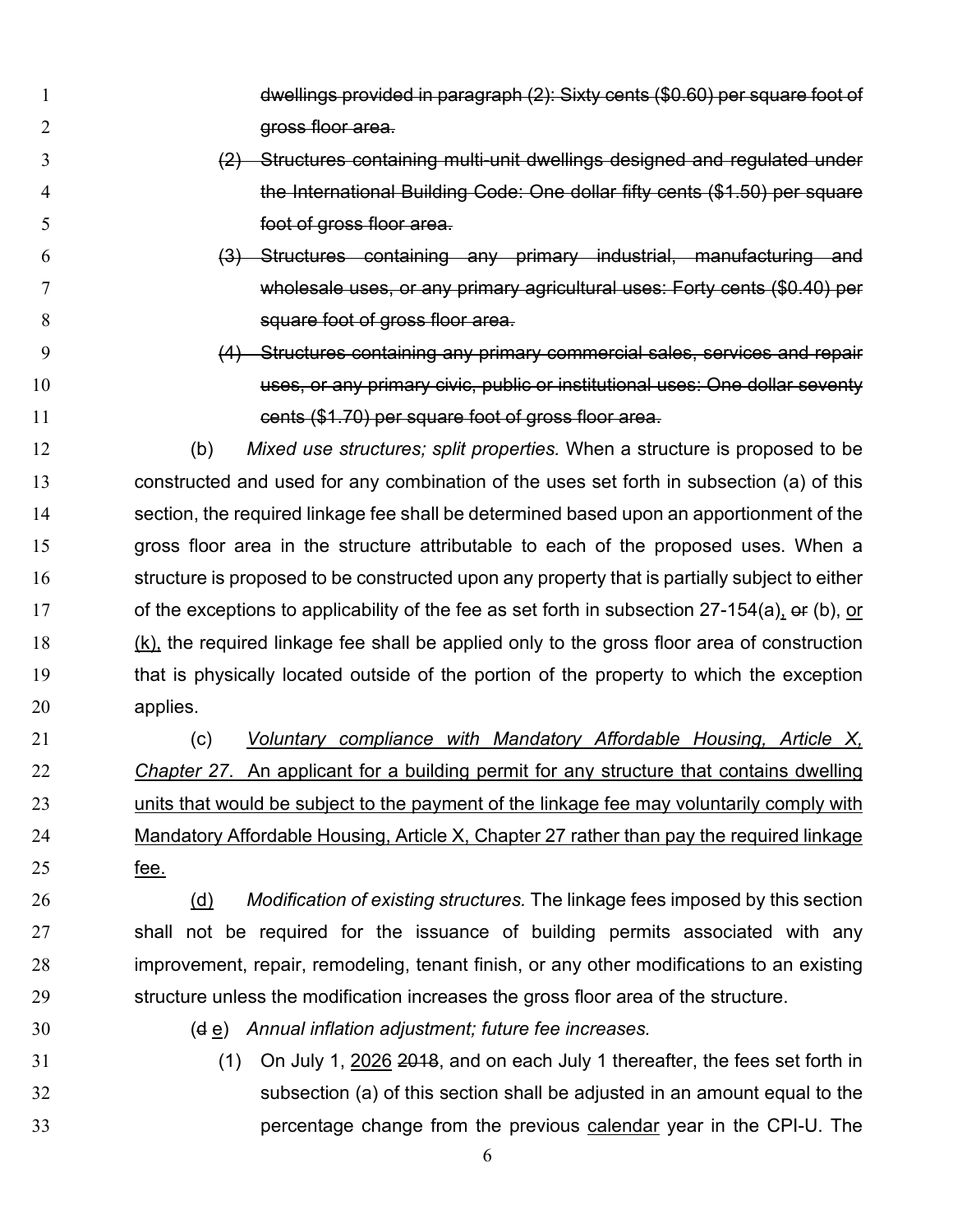adjustments will be reflected in a fee schedule issued by the executive director (manager) of the department of community planning and development and made publicly available in advance of the fees becoming effective. The annual inflation adjustment shall apply to and be collected in conjunction with the issuance of any building permit on or after July of the year in which the adjustment is made, regardless of when the application for the building permit was made.

- 8 (2) As used in subsection  $(d \ e)$ , the term "CPI-U" means the United States Department of Labor Statistics (Bureau of Labor Statistics) Consumer Price Index for All Urban Consumers, All items, for the Denver-Aurora-11 **Lakewood <del>Boulder-Greely</del>, Colorado metropolitan area (1982-84-100).** In 12 the event that the CPI-U is substantially changed, renamed, or abandoned by the United States Government, then in its place shall be substituted the **index established by the United States Government that most closely** resembles the CPI-U, as determined by the executive director of the department of housing stability.
- (3) Except as provided in paragraph (1) of this section, the fees set forth in 18 this section shall not be increased prior to January 1, 2028 2020. On and **after January 1, 2028 2020**, the fees set forth in this section shall not be increased in excess of the inflation adjustments set forth in subsection (2) unless and until the city commissions another study to evaluate whether 22 the fee increase will affect the economic feasibility or any type of development to which the fee increase is proposed to be applied.
- **Sec. 27-154. Exceptions.**

The payment of linkage fees as set forth in section 27-153 shall not be required for the issuance of a building permit under any of the following circumstances:

27 (a) Construction upon any property which is, alone or in combination with other properties, the subject of a contractual commitment or covenant that is dated and properly recorded prior to the imposition of a linkage fee on the first structure on the property and is enforceable by the city to construct affordable housing, including by way of example any development or subdivision agreement which includes an affordable housing covenant and to which the city is a party, any city-approved plan to build moderately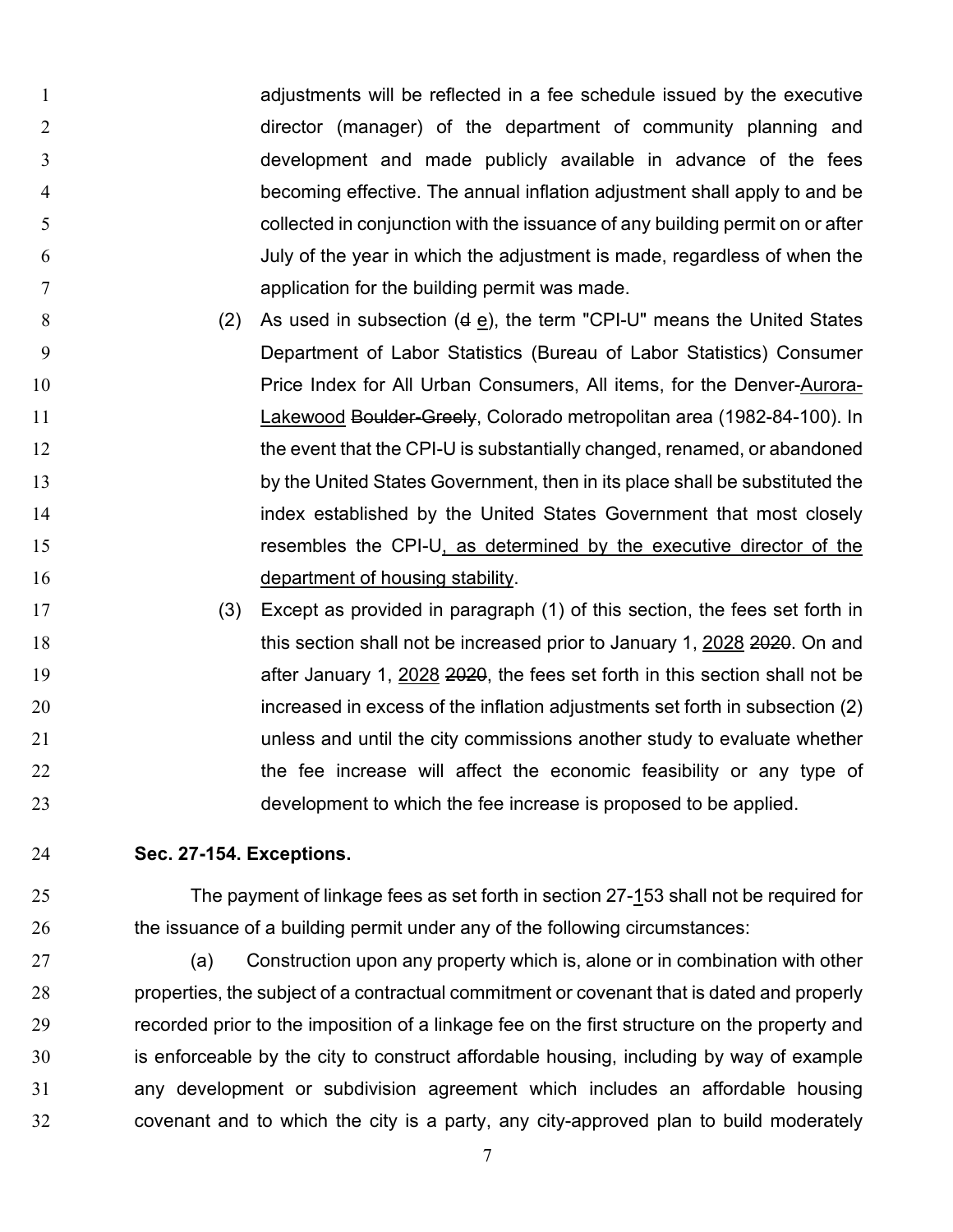1 priced development units (MPDUs MPUDs) under article IV of this chapter 27, any city-2 approved plan to build affordable units in place of the linkage fee, or an affordable housing plan executed to meet incentive requirements under article VI of this Chapter 27. The exception provided by this subsection (a) shall apply only for so long such contractual commitment or covenant to construct affordable housing remains in effect. Construction upon property that, alone or in combination with other properties, was originally developed under such a contractual commitment or covenant and is substantially proposed for redevelopment shall be subject to payment of linkage fees hereunder unless the redevelopment is governed by a new contractual commitment or covenant to construct affordable housing, or otherwise qualifies for an exception under any other provision of 11 this section.

(b) Construction upon any property subject to an obligation as a condition of zoning to provide affordable housing on the property.

(c) Affordable housing projects Structures that are constructed with the support of any combination of federal, state or local financial resources, including private activity bonds, tax credits, grants, loans, or other subsidies to incentivize the development of affordable housing, including support from the affordable housing permanent funds created in section 27-150, and that are or will be restricted by law, contract, deed, 19 covenant, or any other legally enforceable instrument to provide housing units only to income-qualified households. This exception shall apply to any housing project financed or constructed by or on behalf of the Denver Housing Authority.

22 (d) Residential dwelling units that are built by any charitable, religious, or other nonprofit entity and deed-restricted to ensure the affordability of the dwelling unit to low and moderate income households.

(e) Nonresidential projects Structures that are built by any charitable, religious 26 or other nonprofit entity and that are primarily used to provide, shelter, housing, housing assistance, or related services to low income households or persons experiencing homelessness.

29 (f) Construction by or on behalf of the federal, state or local governments or any department or agency thereof, to the extent any or all of the gross floor area in the structure will be used solely for a governmental or educational purpose.

32 (g) Any structure that is being reconstructed up to the legally established gross 33 floor area due to involuntary demolition or involuntary destruction as defined in article XIII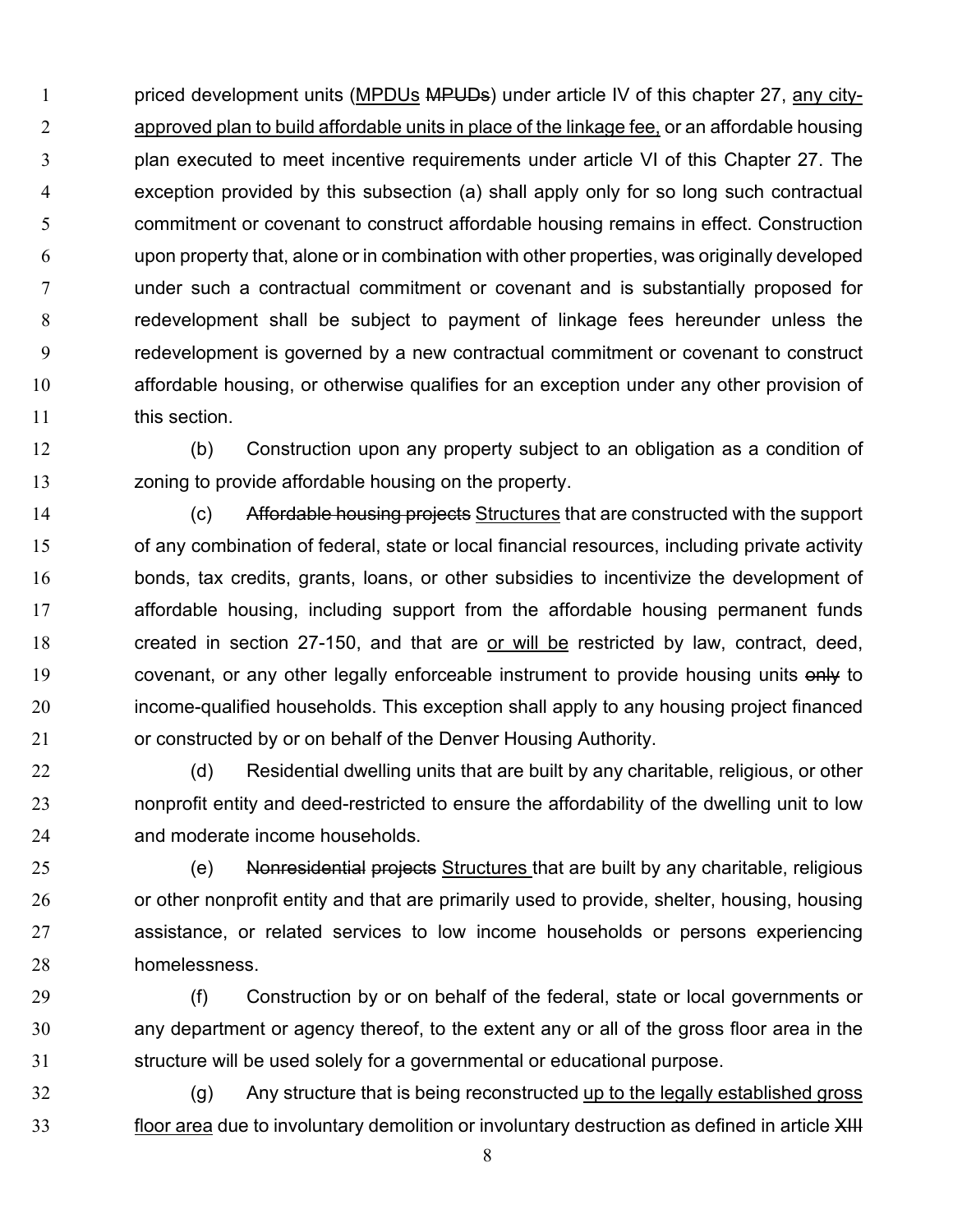13 of the Denver Zoning Code, but which also includes involuntary manmade forces.

2 (h) An addition of four hundred (400) square feet of gross floor area or less to an existing structure containing a single-unit dwelling or a two-unit dwelling.

4 (i) Accessory dwelling units as defined in article XI 11 of the Denver Zoning Code.

(j) Any gross floor area of a structure containing an education use as defined 7 in article 11 of the Denver Zoning Code, including any student housing operated by an education use.

(k) Any gross floor area of a structure containing residential development, as defined in section 27-219, that is subject to Mandatory Affordable Housing, article X of this chapter 27.

#### **Sec. 27-155. Build alternative Reserved.**

(a) As an alternative to the linkage fee requirement set forth in section 27-153, 14 an applicant for a building permit for any structure subject to the requirements of this division 2 may elect to build or cause to be built affordable housing units on the subject property or within a one-quarter mile radius of the subject property, with the required number of affordable housing units to be determined by the following formulas: (1) Structures containing multi-unit dwellings:

(Gross floor area of structure/1000) × .0168 = number of units

(2) Structures containing any primary industrial, manufacturing and wholesale uses or primary agricultural uses:

(Gross floor area of structure/1000) × .0054 = number of units

(3) Structures containing any primary commercial sales, services and repair uses or any primary civic, public and institutional uses:

(Gross floor area of structure/1000) × .0228 = number of units

(4) Developments consisting of fifty (50) or more single-unit dwellings or two-unit dwellings: Number of affordable housing units shall equal two (2) percent of the total number of housing units in the development.

**In the event the application formulas set forth in this subsection to a particular** project creates an obligation to build a fractional housing unit, any fraction of one-half (.5) or greater shall be converted into an additional unit.

(b) Any housing units to be provided under the build alternative shall be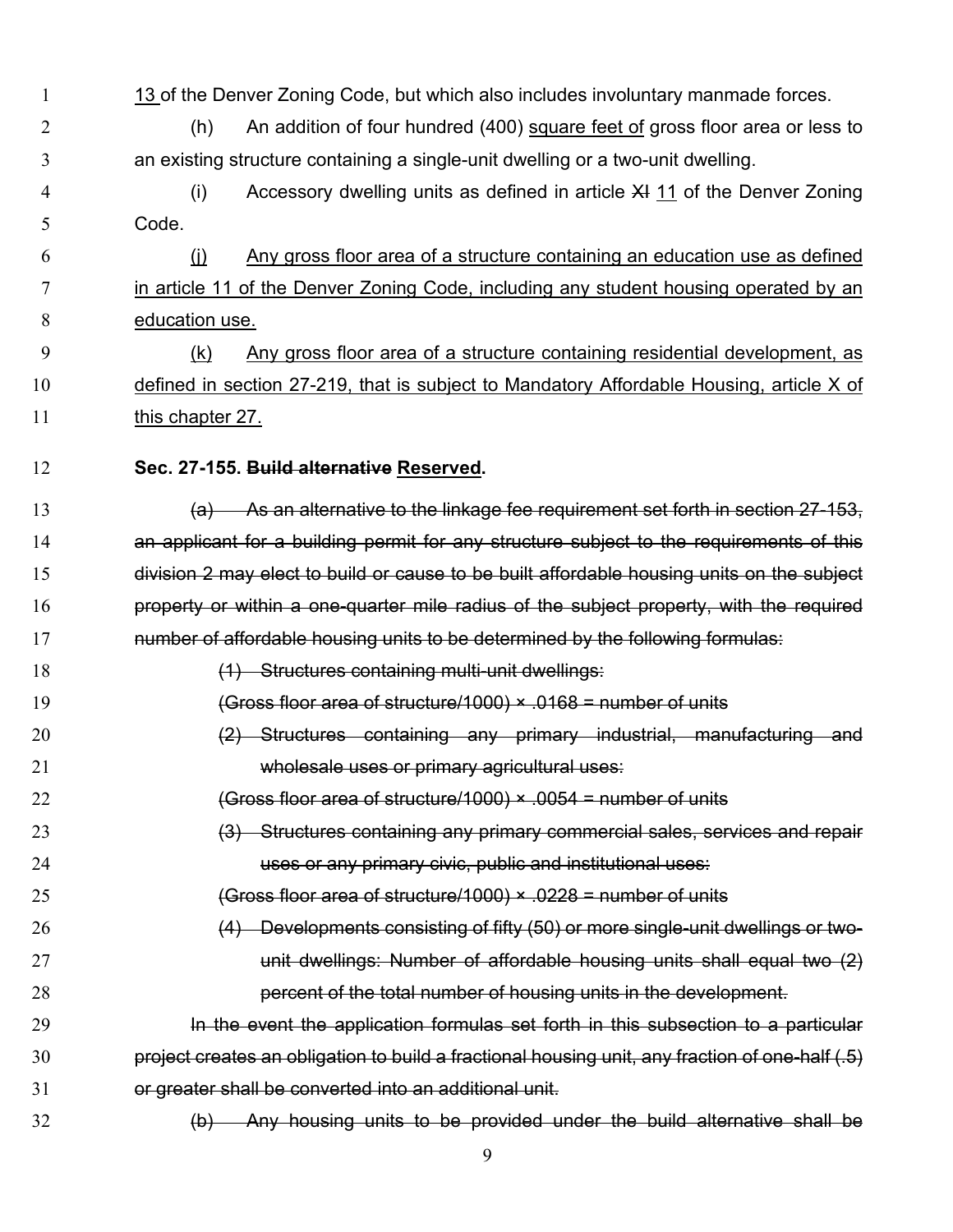restricted to households earning eighty (80) percent or less of AMI, as defined in section 27-150.

(c) An applicant who chooses to comply with the requirements of this division 2 through the construction of affordable housing units shall submit to the executive director of the department of housing stability sufficient information to enable the director to determine that the applicant will construct or cause to be constructed the affordable housing units, and enter into a binding agreement with the city to covenant-restrict such units in order to ensure their affordability, to stipulate when affordable housing units will be built, and to include any other terms of conditions as may be imposed by the executive 10 director to enforce the requirements of this section. The executive director may require in any such agreement forms of financial security to ensure that the units are built. If the executive director approves a build alternative under this section and an agreement is executed and recorded, the director shall deliver to the department of community and **planning and development written notice of such approval and a copy of the agreement.** Only after the agreement is executed and recorded may any building permits be issued **for a project for which the applicant has elected to use the build alternative as provided in this section.** 

#### **Sec. 27-156. Collection and remittance of linkage fees; reporting.**

(a) The responsibility for the calculation and collection of linkage fees shall reside with personnel in the department of community planning and development, and the fees required by this division shall be collected in conjunction with the administration 22 of the city's system for issuing building permits. Any and all linkage fees applicable to a construction project shall be paid in full prior to the issuance of any building permit, excluding the shoring or excavation permit, for that project. For projects such as 25 townhomes where units receive separate building permits, fees shall be assessed on a permit-by-permit basis. All fees collected by the department shall be remitted to the affordable housing linkage fee revenue fund as provided in section 27-150 and used exclusively for the purposes set forth therein.

(b) If, after the issuance of a building permit and collection of the applicable linkage fee but before the issuance of a certificate of occupancy, the amount of gross floor area of the construction project increases or a decision is made by the applicant to change the use of the structure to a use category for which a higher linkage fee would be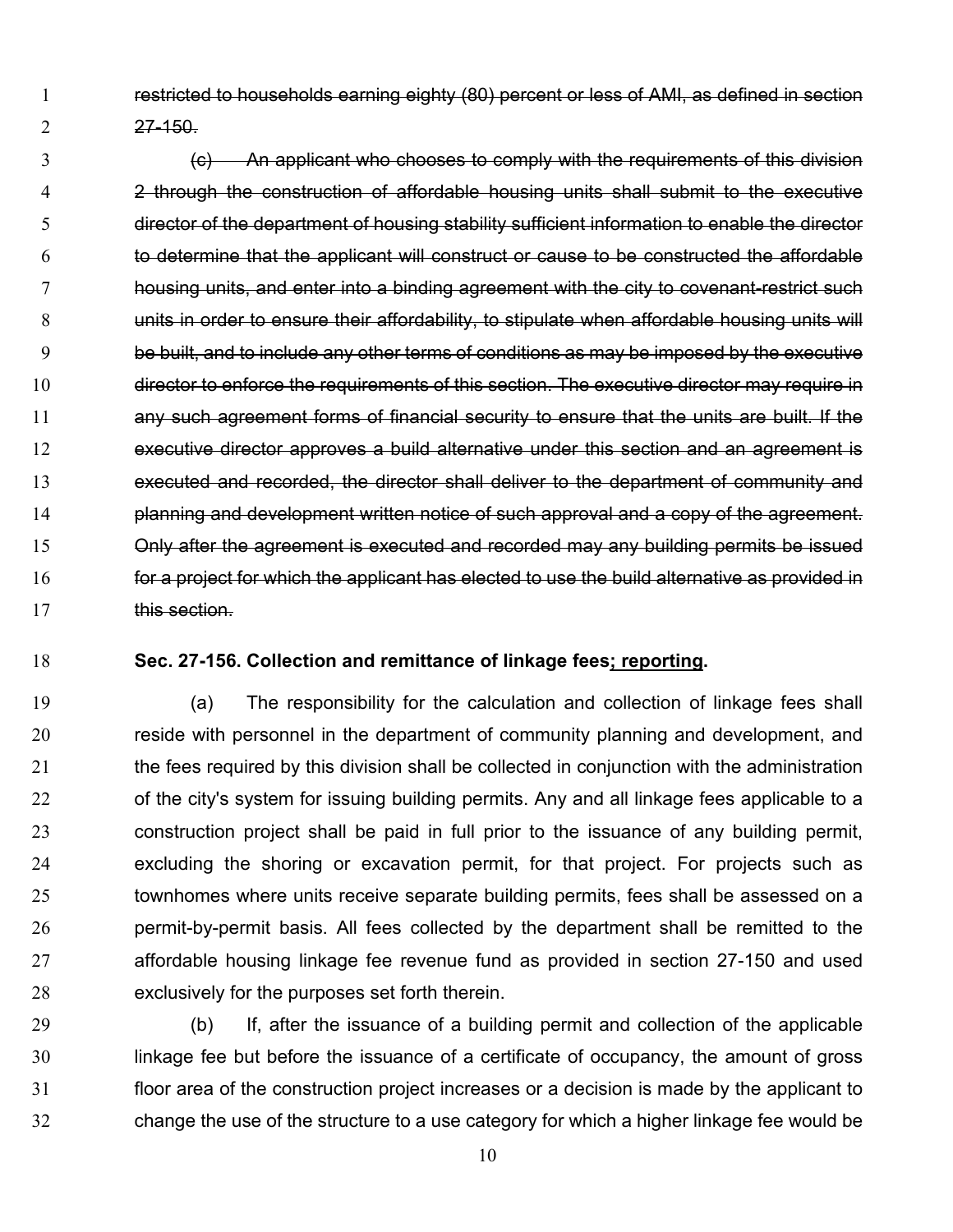imposed under section 27-153, then the applicant shall be required to pay additional 2 linkage fees in compliance with this division.

(c) Any dispute over the applicability or calculation of the linkage fees may be appealed by the applicant for a building permit to the executive director (manager) of the department of community planning and development, who shall determine such appeals in consultation with the executive director of the department of housing stability.

(d) Linkage fees previously paid by an applicant at building permit issuance may be refunded from the affordable housing linkage fee revenue fund if it is later determined on appeal or otherwise by the executive director (manager) of community planning and development that the fees were not due and owning under this division, if a decision is made by the applicant after a building permit has been issued to reduce the gross floor area of the construction project or to change the use of the structure to a use category for which a lower linkage fee would be imposed under section 27-153, or if the building permits for the project lapse or are relinquished by the applicant without the project building built. The executive director (manager) of community planning and development shall not be obligated to make any refund under this subsection (d) unless 17 the applicant files a written request for a refund with the executive director within sixty (60) days from the day any grounds for a refund arise.

(e) After a building permit has been issued and the applicable linkage fees have been paid, no additional fees shall be required under either of the following circumstances:

- (1) If the original building permit is cancelled in order to issue a replacement building permit to change the general contractor; or
- (2) If modified drawings for the construction project are submitted and logged 25 in for review, so long as the modified drawings do not increase the overall gross floor area of the project.

27 (f) The departments of community planning and development and housing 28 stability shall provide a publicly available online resources to report on linkage fee funds collected, how linkage fee funds were spent, and approved reductions and waivers as enabled in section 27-157.

## **Sec. 27-157. Reductions and waivers.**

(a) The executive director of the department of housing stability may reduce or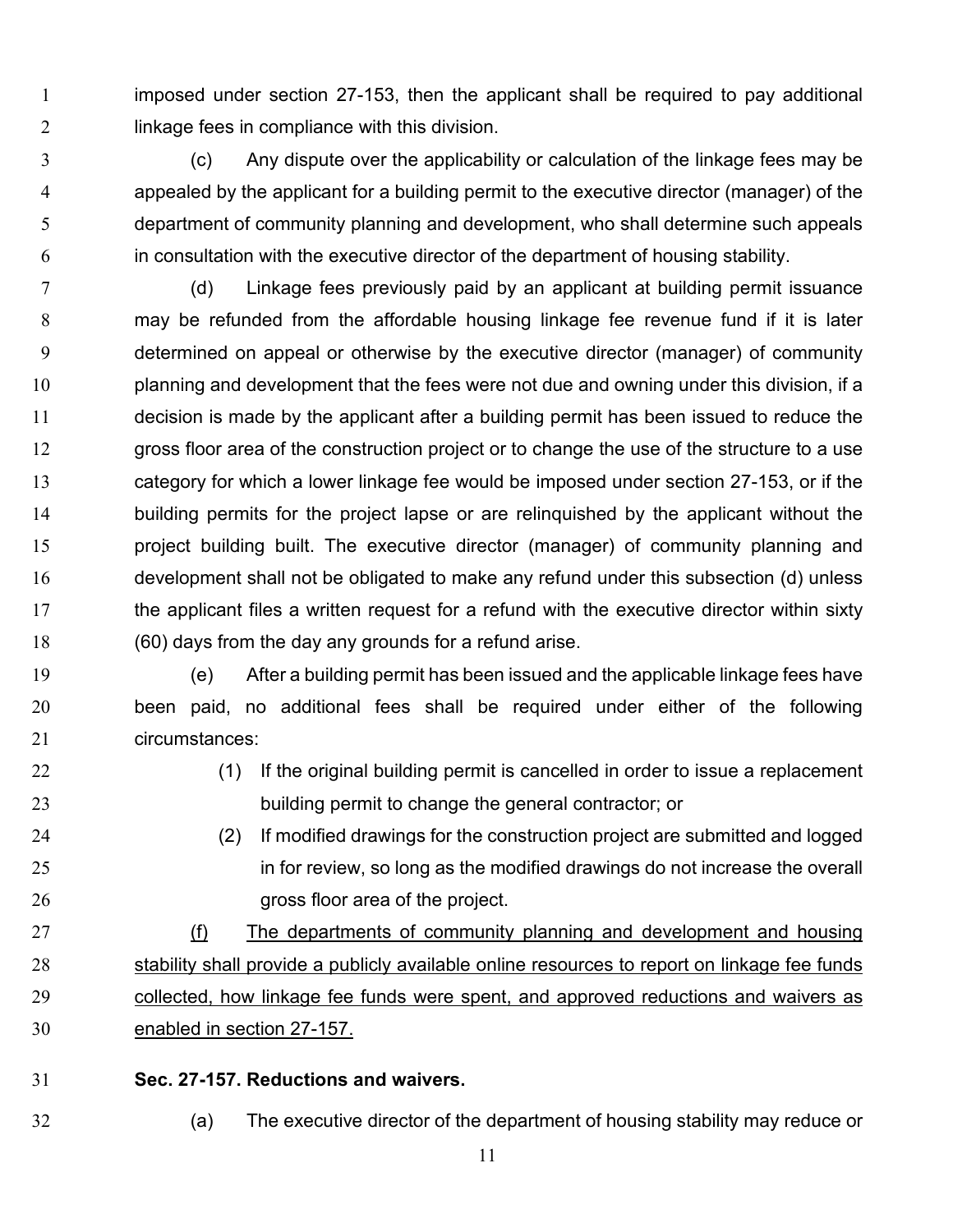waive the amount of linkage fees that would otherwise be imposed upon a specific development under section 27-153 if the applicant for a reduction or waiver demonstrates that the required amount of fees exceeds the amount that would be needed to mitigate the actual demand for affordable housing created by the development. An application for such a reduction or waiver shall include information showing the reduced affordable housing impacts created by the development, based upon the actual characteristics of  $7 \t\t the development including, for example:$ 

- 
- (1) The unique characteristics and space utilization of the workforce that will occupy a nonresidential development and the demand of that particular 10 workforce for affordable housing;
- (2) A nonresidential development that will involve a structure built for and 12 suitable solely for a specific use involving few or no employees; or
- (3) The unique characteristics of the residents who will occupy a residential development, and the likelihood those particular residents, due to their disposable household income or projected spending patterns, will not drive additional employment requiring additional affordable housing.
- (b) The executive director shall promptly notify in writing the executive director (manager) of the department of community planning and development of any reduction or waiver or linkage fees granted under the authority of this section.

20 (c) If the requested reduction or waiver has not been approved or denied by 21 the time of building permit issuance, then the applicant for a reduction or waiver request may pay the linkage fees in accordance with section 27-153. If a reduction or waiver is approved by the executive director after payment of linkage fees, or later determined on appeal, then the appropriate amount of linkage fees already paid by the applicant will be refunded.

**Sec. 27-157.5. Regulations.**

# The director of the department of housing stability and the director of the department of community planning and development may cooperatively adopt rules and regulations to administer this division.

**Section 2.** That Article VI of Chapter 27 of the Denver Revised Municipal Code entitled Incentives for Affordable Housing and relating to allowed height incentives for the production of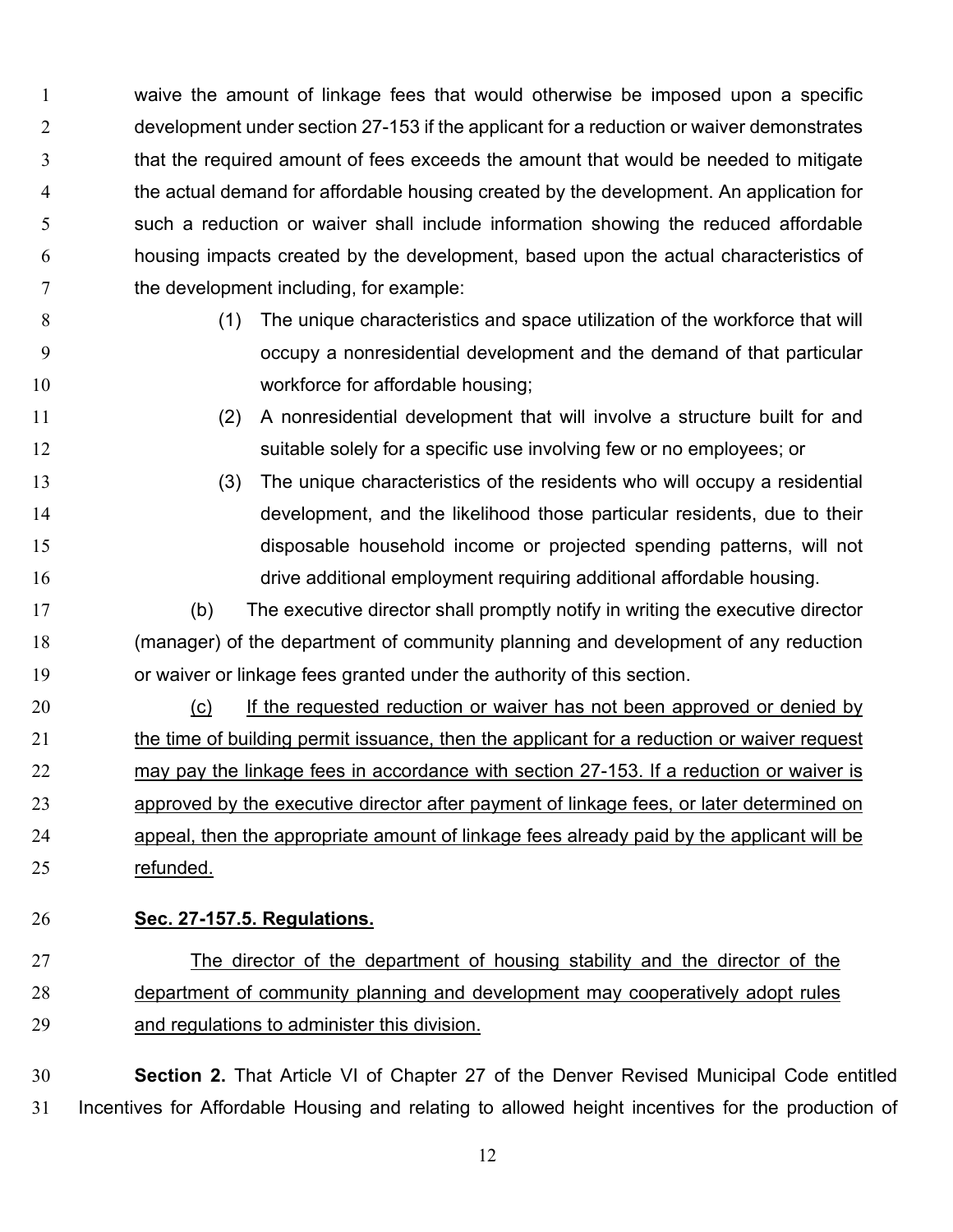affordable housing or payment of linkage fees above standard requirements is hereby repealed.

 **Section 3.** That Chapter 27 of the Denver Revised Municipal Code shall be amended by the addition of a new Article X, to read as follows:

**ARTICLE X. MANDATORY AFFORDABLE HOUSING**

**Division 1. General**

**Sec. 27-217. Legislative findings.**

 The city council hereby finds that a severe housing problem continues to exist within Denver with respect to the supply of housing relative to the need for affordable housing. Specifically, the city council finds that:

- (a) Demographics and analyses of new housing indicate that a large majority of private development is geared toward high-priced housing development and does not serve households earning less than one hundred percent (100%) of area median income;
- (b) Development trends produce high-priced housing which does not serve a large segment of the population and limits housing available to low- and moderate-income households, thus failing to implement the housing goals of the HOST Strategic Plan, Comprehensive Plan 2040, and Blueprint Denver, calling for a city that is equitable, affordable, and inclusive;
- (c) Market forces, including continued population growth and unmet demand for new housing, result in highly priced housing, and a lack of economic incentive for developers to offer a more diversified price range of housing, and therefore such housing is not being created at a level that meets current demand;

22 (d) Rapid regional growth and a strong housing demand have combined to make land and construction costs higher, limiting the areas where affordable housing is located;

- (e) Incomes of Denver's growing workforce has not kept pace with this rapid and significant increase in the cost of housing in Denver;
- 27 (f) Ensuring a mix of incomes and access to homeownership and rental housing opportunities for low- and moderate-income households are high priorities for the city, and therefore the city has a strong interest in ensuring that the city's limited supply of developable land provides housing opportunities for all incomes of the workforce;
- (g) Land in Denver is highly limited and without a program requiring affordable housing to be built, it is unlikely based on current trends, new development will create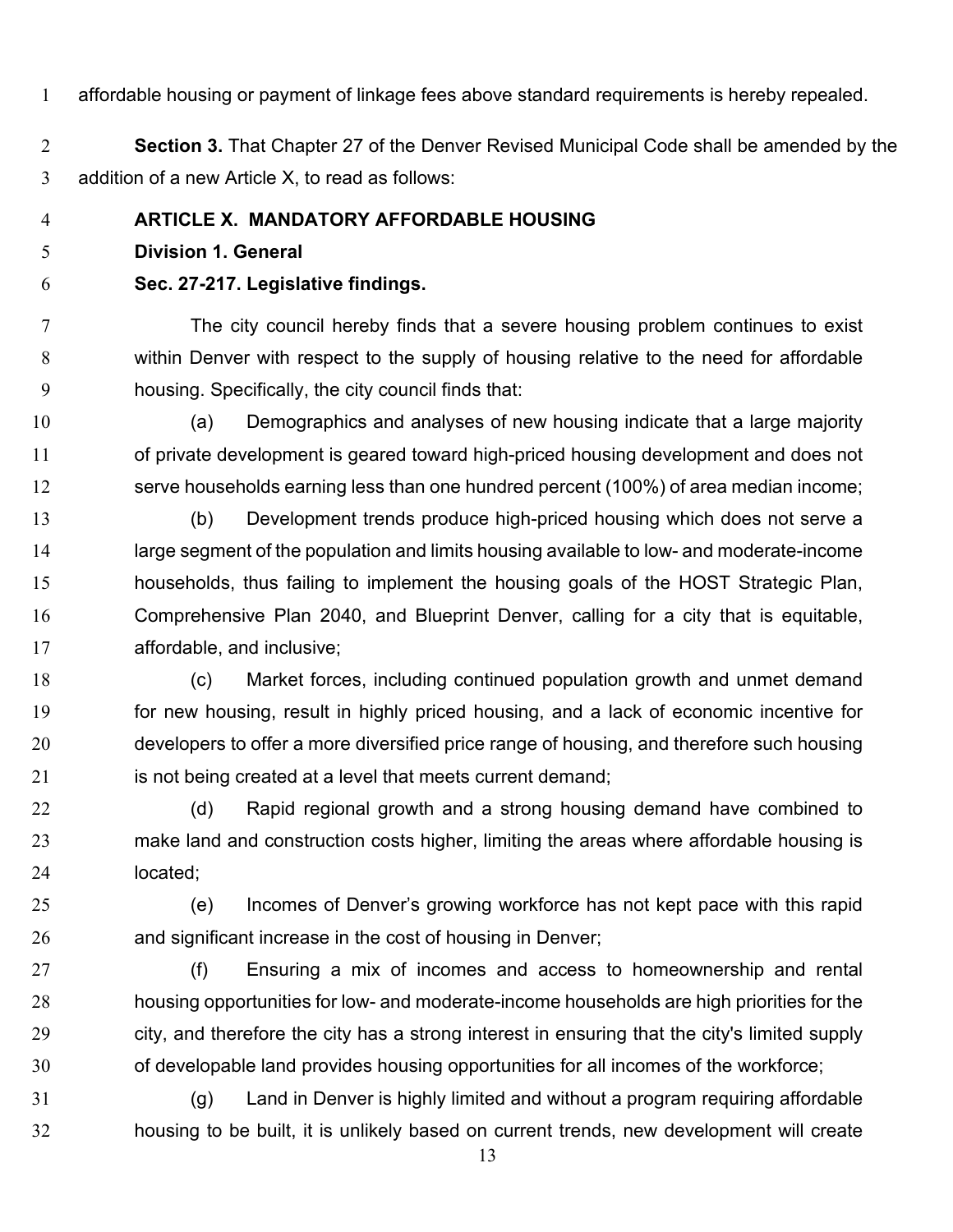affordable housing, leaving Denver residents without sufficient affordable housing;

 (h) Naturally occurring affordable housing, which is housing that may rent or sell at an affordable rate without affordability restrictions, has declined significantly in recent years thereby necessitating a program to assist in the development of affordable housing;

 (i) The city has deployed multiple funding strategies and programs which are successful in creating new affordable housing, but not at a pace sufficient to meet the growing demand of the workforce; and

 (j) Providing incentives to new development will improve the economic feasibility of providing a minimal percentage of affordable housing units as an integral part of new residential developments.

# **Sec. 27-218. Declaration of public policy.**

The city council hereby declares it to be the public policy of the city to:

 (a) Exercise the authority granted to the city pursuant to HB 21-1117 to regulate development in order to promote the construction of new affordable housing units;

 (b) In compliance with HB 21-1117, the city has demonstrated the following actions to increase the overall number and density of housing units within the city:

- (1) Changing its zoning regulations to increase the number of housing units **allowed on a particular site;**
- (2) Promoting mixed-use zoning that permits housing units be incorporated in **a** wider range of developments;
- (3) In certain zones, permitting more than one dwelling unit per lot in 23 traditional single-family lots;
- (4) Increasing the permitted household size in single-family homes;
- (5) Promoting denser housing development near transit stations and places 26 of employment;
- (6) Granting reduced parking requirements to residential or mixed-use developments that include housing near transit stations or affordable housing development;
- (7) Granting density bonuses to development projects that incorporate **affordable housing units;**
- (8) Materially reducing or eliminating certain utility charges, regulatory fees,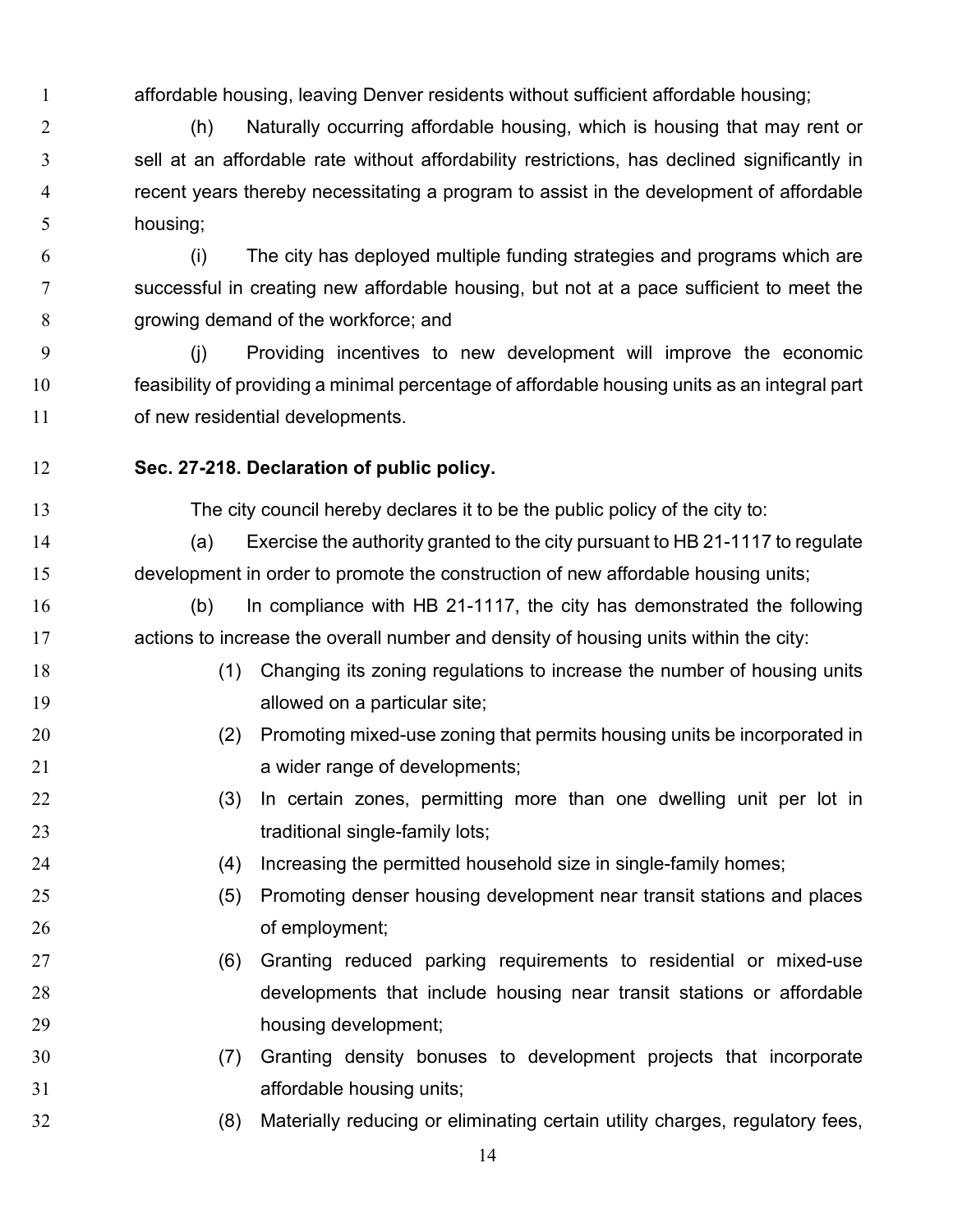**1** or taxes imposed by the city applicable to affordable housing units; and

 (9) Granting affordable housing development material regulatory relief from any type of zoning or land development regulations that would ordinarily restrict the density of new development.

 (c) Encourage the construction of new affordable housing units alongside market rate housing units within mixed income residential developments by offering **incentives to increase the overall supply and availability of housing;** 

 (d) Provide property owners or land developers with alternatives to the construction of new affordable housing units as required by HB 21-1117;

 (e) Implement the comprehensive plan goal to create a Denver that's equitable, affordable, and inclusive;

 (f) Increase the availability of additional low- and moderate-income housing to address existing and anticipated future housing needs of the workforce in Denver and the unmet needs of residents in Denver; and

 (g) Ensure diverse housing options continue to be available for households earning at or below the area median income.

#### **Sec. 27-219. Definitions.**

 The following words and phrases, as used in this article, have the following meanings:

 (a) *AMI or area median income* means the median income for the Denver metropolitan area, adjusted for household size, as calculated by the U.S. Department of Housing and Urban Development.

 (b) *Affordable housing plan* means a plan approved by the executive director 24 of the department of housing stability outlining the number and type of income restricted units to be provided when an applicant elects to build income restricted units on-site as required by this article.

 (c) *Affordable housing project* means a residential rental or ownership development in which the number of affordable units for that project is at least equal to the number and affordability level of IRUs otherwise required under sec. 27-224(c).

 (d) *Applicant* means any person, firm, partnership, association, joint venture, corporation, or any other entity or combination of entities, or affiliated entities and any transferee of all or part of the real property at one location that submits an application for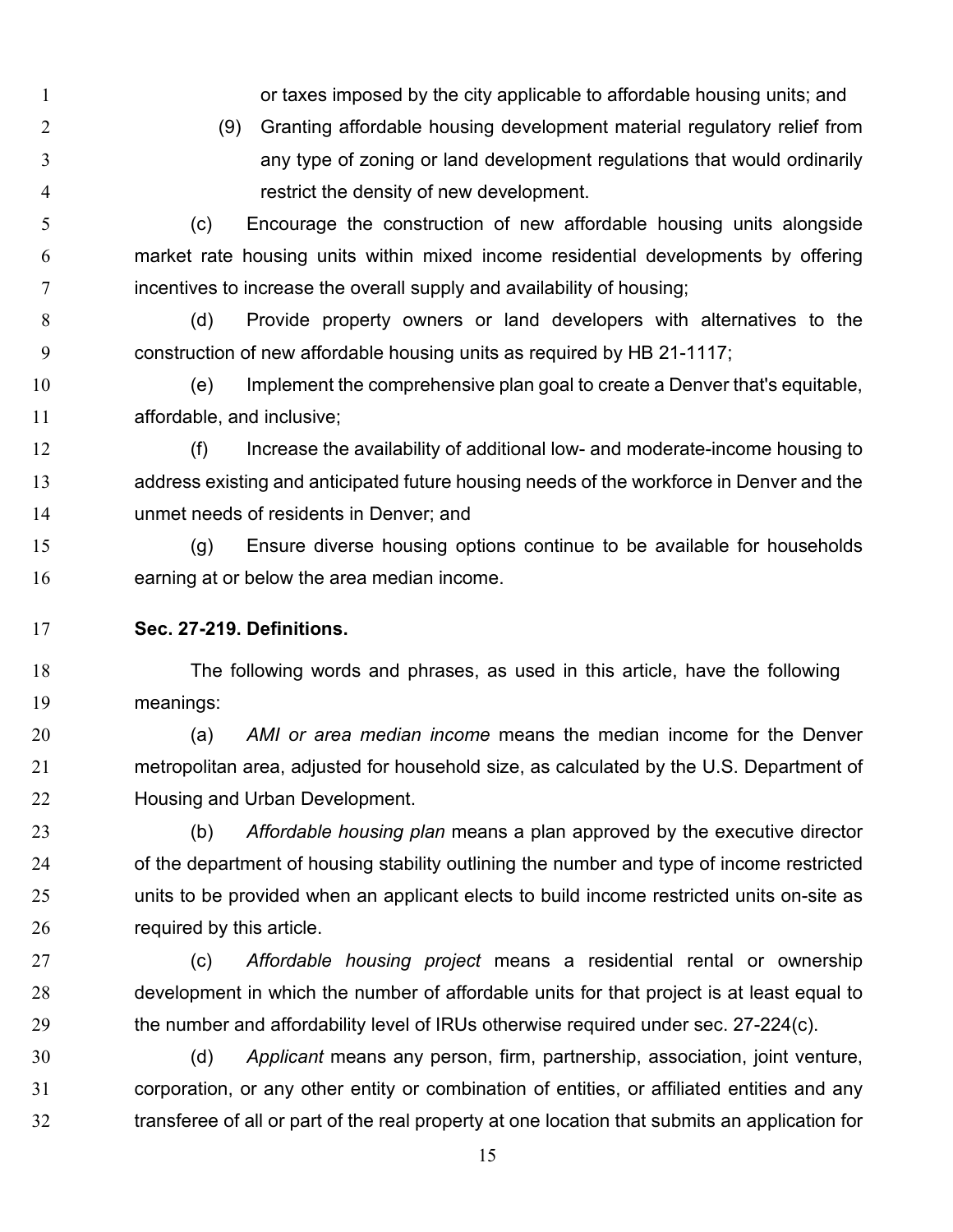- a project that would provide a total of ten (10) or more new dwelling units at one location in Denver.
- (e) *At one location* means all real property under common ownership or control by the applicant if:
- (1) The properties are contiguous at any point;
- (2) The properties are separated only by a public or private right-of-way or utility corridor right-of-way, at any point; or
- (3) The properties are separated only by other real property owned by the applicant which is not subject to this article at the time of any building **permit(s)**, site development plan, subdivision, or other zoning development application by the applicant.

 (f) *Building permit* means any residential or commercial construction permit issued for the construction of any structure, foundation and/or superstructure or any similar term used to issue permits for such work as the terminology may be modified by the department of community planning and development. A building permit does not include permits for shoring or excavation and any associated permits for such work as electrical, mechanical, plumbing or similar permits.

 (g) *Comprehensive plan* means the Denver Comprehensive Plan 2040 or its 19 successor.

 (h) *CPI-U or Consumer Price Index* means the United States Department of Labor Statistics (Bureau of Labor Statistics) Consumer Price Index for All Urban Consumers, All items, for the Denver-Aurora-Lakewood Colorado area (1982-84=100). In the event that the CPI-U is substantially changed, renamed, or abandoned by the United States Government, then in its place shall be substituted the index established by the United States Government that most closely resembles the CPI-U, as determined by 26 the executive director of the department of housing stability.

- (i) *Director* means the executive director of HOST or executive director's designee.
- (j) *Dwelling unit* shall have the same meaning as defined in article 11 of the Denver Zoning Code.

 (k) *Eligible household* means (i) a household whose income qualifies them to rent or purchase an IRU and who holds a valid verification of eligibility from HOST; and (ii) nonprofit organizations designated by the director and governmental or quasi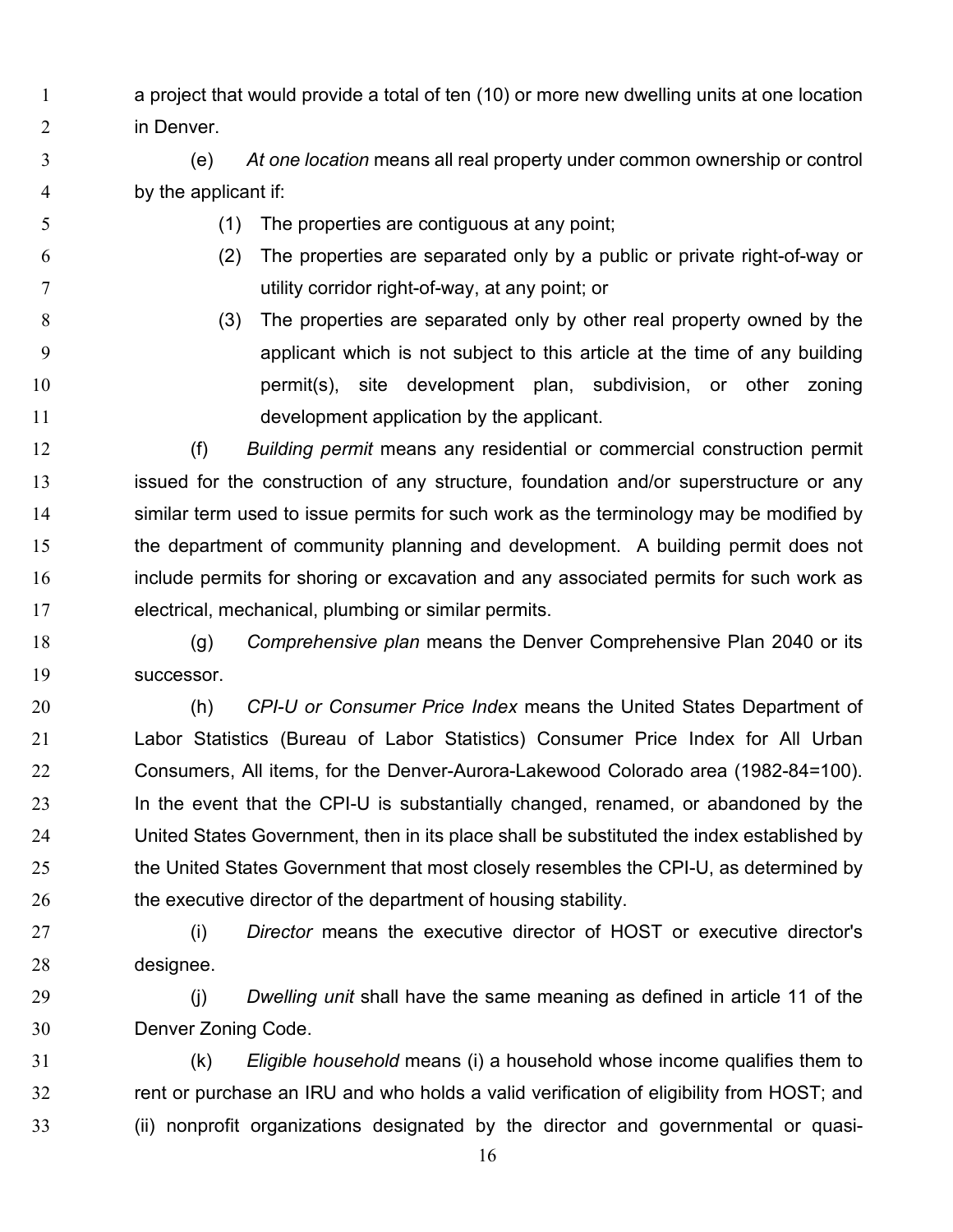governmental bodies who rent or purchase an IRU for the purpose of renting or selling an IRU to a household whose income qualifies them to rent or purchase the IRU.

 (l) *High market area* means census tracts in the City and County of Denver with the highest land values compared to the citywide median land value. Classification of high market areas shall be periodically updated as set forth in the rules and regulations.

 (m) *High impact development* means any combination of residential, non- residential, or mixed-use structures that are built as a part of a development where the development:

(1) Will be built on ten (10) or more acres; or

 (2) Is using a city-approved financing tool, such as tax increment financing or **a metropolitan district.** 

 (n) *HOST* means the department of housing stability of the City and County of Denver or its successor.

 (o) *HOST strategic plan* means the three- to five-year strategic plan or its successor as required by section 27-164(a).

 (p) *IRU or income-restricted unit* means a dwelling unit required by this article required to be affordable as set forth in this article.

(q) *On-site* means at the same location of a residential development.

 (r) *Ownership development* means a residential development where dwelling units are offered for sale.

 (s) *Rental development* means a residential development where dwelling units are offered for rent.

 (t) *Residential development* means any project that would create ten (10) or more new dwelling units at one location by (i) the construction or alteration of structures 25 or (ii) the conversion of a use within an existing structure to a residential use from any 26 other non-residential use. If a project has both residential and non-residential uses, the residential portion of a project shall be considered a residential development if it would create ten (10) or more new dwelling units.

 (u) *Typical market area* means census tracts in the City and County of Denver that are not identified as high market areas. Classification of typical market areas shall be periodically updated as set forth in the rules and regulations.

 (v) *Townhouse* shall have the same meaning as defined in the International Residential Code (IRC).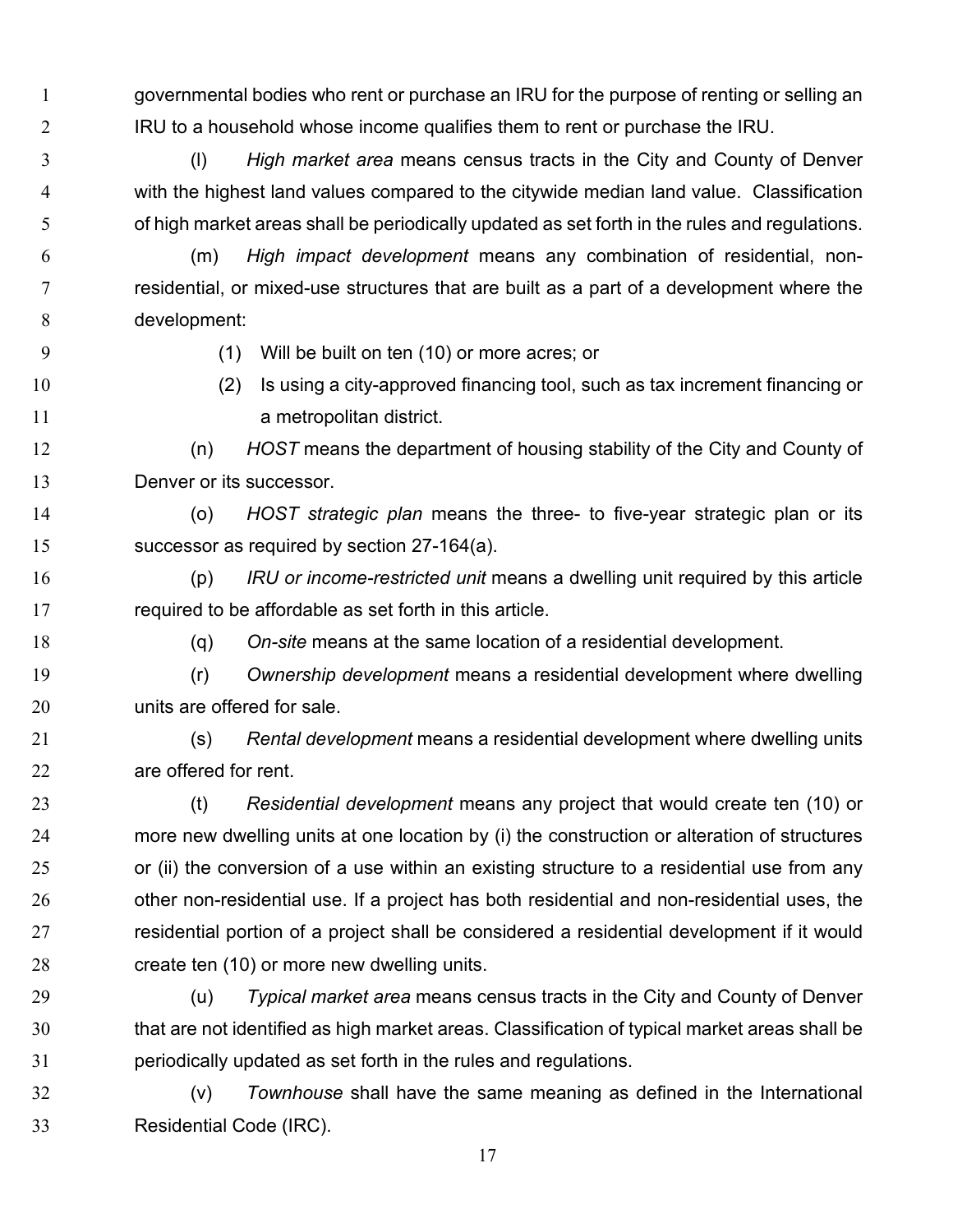#### **Sec. 27-220. Special revenue fund.**

 (a) The director shall use the Mandatory Affordable Housing Special Revenue Fund for the primary purpose of offsetting the costs of the building permit fee reduction incentive provided in section 27-224. Any amounts in the special revenue fund remaining after offsetting such costs shall then be used for the following purposes, with prioritization being given to utilize such funds generated from areas vulnerable to displacement in areas vulnerable to displacement:

- 
- (1) For the production or preservation of rental housing, including the funding of rental assistance programs, for qualified households earning eighty **percent (80%)** or less of AMI.
	-
- 
- (2) For the production or preservation of for-sale housing for qualified households earning one hundred percent (100%) or less of AMI.
- (3) For homebuyer assistance programs, including by way of example, down payment and mortgage assistance programs, for qualified households earning one hundred twenty percent (120%) or less of AMI.

 (b) As used in this section, "areas vulnerable to displacement" means neighborhoods identified as meeting all three (3) indicators as defined in Appendix C- Key Equity Concepts Methodology of Blueprint Denver, a supplement to the comprehensive plan. In the event that the methodology or data source is substantially changed, renamed, or abandoned by community planning and development, then in its place shall be substituted a methodology that most closely resembles the original intent as determined by the executive director of the department of community planning and development.

 (c) *Cap on administrative costs.* Monies in the Mandatory Affordable Housing Special Revenue Fund may be expended to pay the costs incurred by the city associated directly with the administration of this fund; provided, however, in no event shall the amount expended from the special revenue fund for such administrative expenses in any year exceed the greater of eight percent (8%) of the balance in the fund on January 1 of each year or five hundred thousand dollars (\$500,000.00).

 (d) *Fund earnings.* Any interest on any balance in the Mandatory Affordable Housing Special Revenue Fund shall accrue to this fund.

 (e) *Administration of fund.* The Mandatory Affordable Housing Special Revenue Fund shall be administered by the director.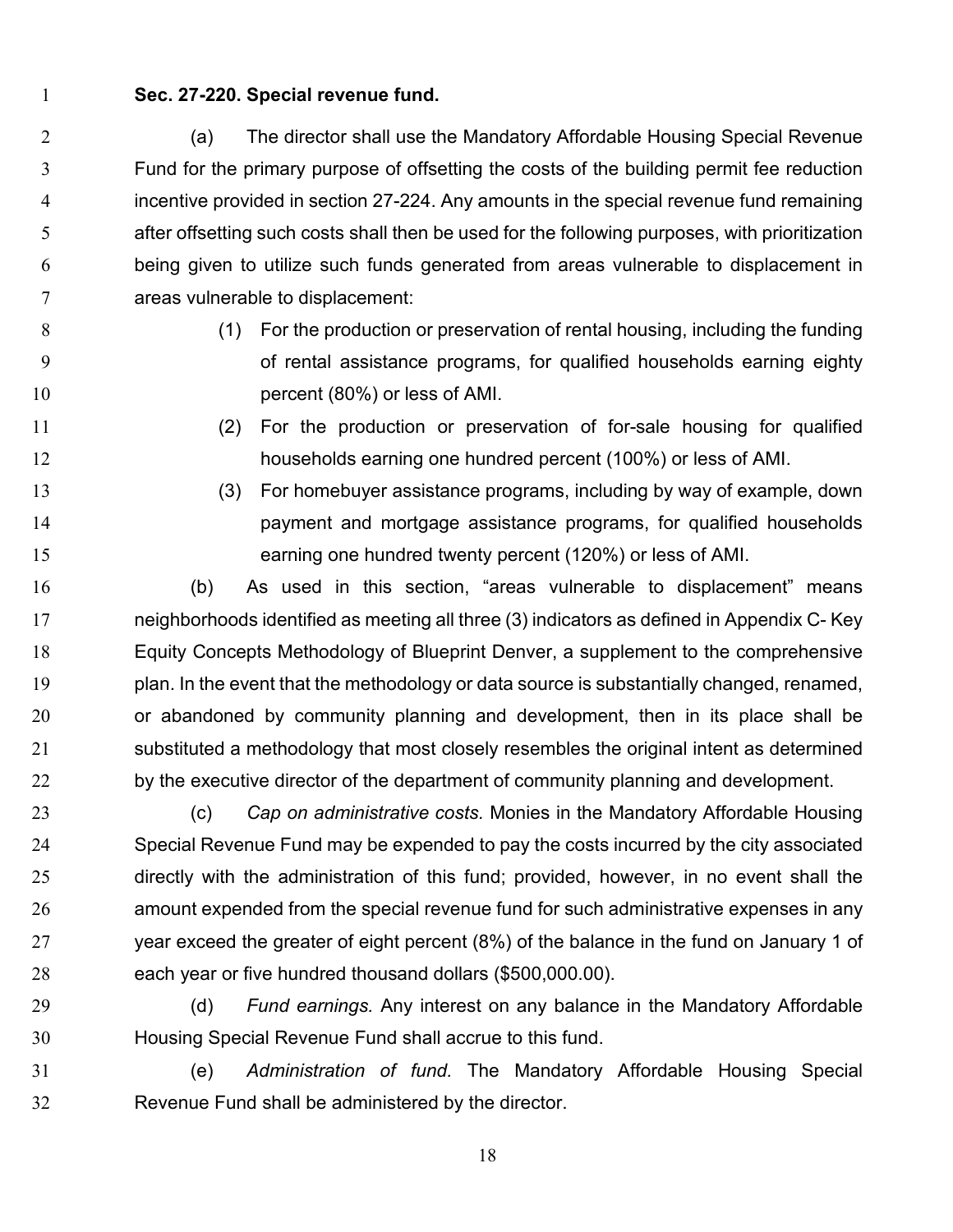# **Division 2. Mandatory affordable housing for residential developments**

**Sec. 27-221. Applicability.**

 (a) This division is applicable to all residential developments. If a residential development project provides both residential and non-residential uses, this division shall be applicable to the residential development portion of the project and the portion of the project that is not a residential development shall be subject to Chapter 27, Article V, Division 2.

 (b) In determining whether a residential development contains the applicable total number of dwelling units for the purpose of applying this article, all real property at one location within Denver under common ownership or control of the applicant, including real property owned or controlled by separate entities in which any person or family of an applicant owns ten percent (10%) or more of the ownership interest shall be included. An applicant shall not avoid this article by submitting piecemeal applications or approval requests for subdivision plats, site development plans, zone lot amendments, or building permits. Any applicant may submit a development proposal that intends construction of dwelling units, including applications for subdivision plats, site development plans, zone 17 lot amendments, or building permits, for less than the applicable number of dwelling units 18 at any time; but the applicant shall agree in writing that upon the next such application or request the applicant will comply with this article when the total number of dwelling units at one location has reached the applicable number of dwelling units.

## **Sec. 27-222. Exceptions.**

 Compliance with this division shall not be required for a residential development under any of the following circumstances:

 (a) Construction upon any property which is, alone or in combination with other properties, the subject of a contractual commitment or covenant that is properly recorded and is enforceable by the city to construct affordable housing, including by way of example any development or subdivision agreement which includes an affordable housing covenant and to which the city is a party, any city-approved plan to build moderately priced development units (MPDUs) under article IV of this chapter 27, any city-approved plan to build affordable units in place of the linkage fee, or an affordable housing plan executed to meet incentive requirements under former article VI of this chapter 27. The exception provided by this subsection (a) shall apply only for so long as such contractual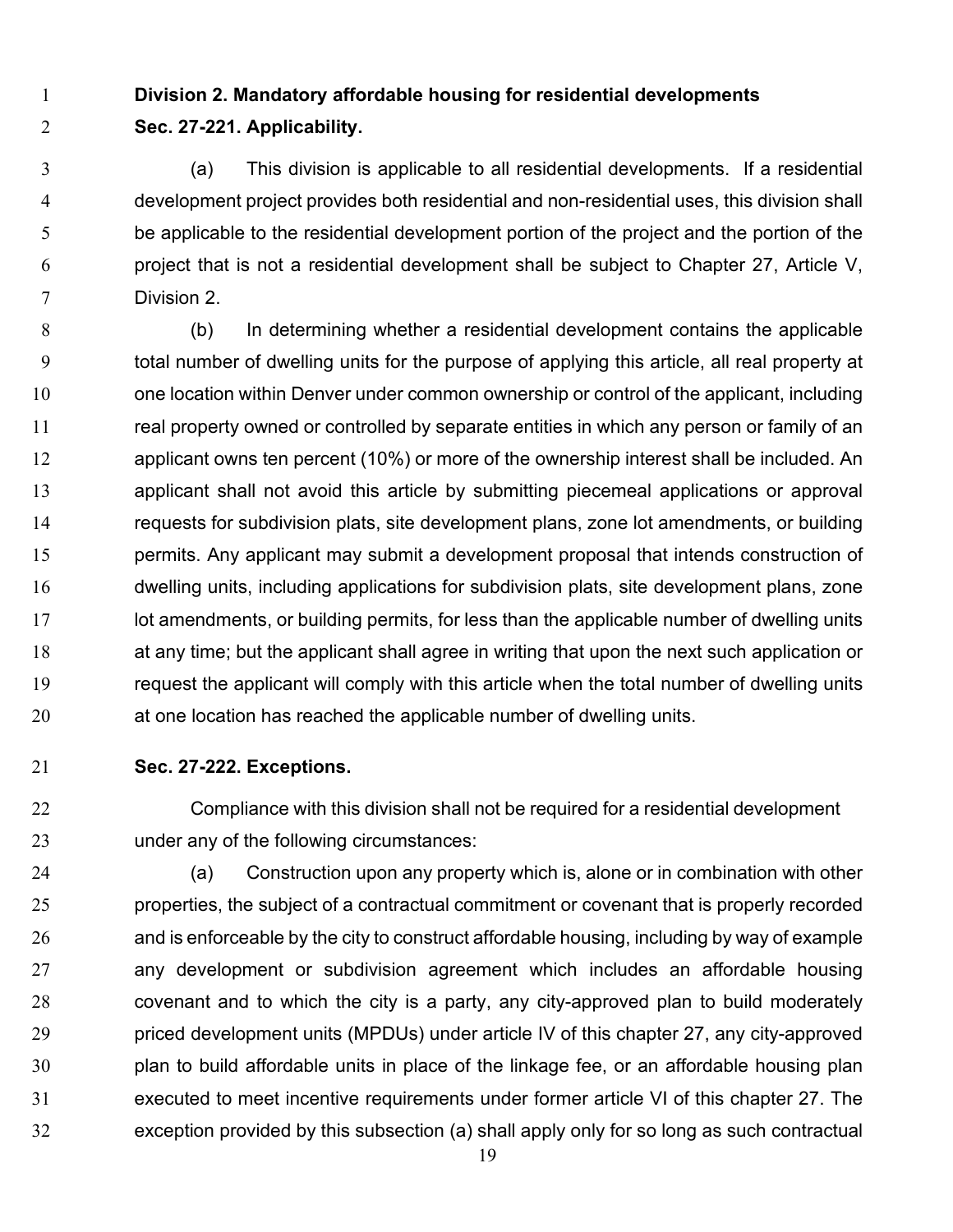commitment or covenant to construct affordable housing remains in effect. Construction upon property that, alone or in combination with other properties, was originally developed under such a contractual commitment or covenant and is substantially proposed for redevelopment shall be subject to the requirements of this section here under unless the redevelopment is governed by a new contractual commitment or covenant to construct affordable housing, or otherwise qualifies for an exception under any other provision of this section.

 (b) Construction upon any property subject to an obligation as a condition of zoning to provide affordable housing on the property.

 (c) Affordable housing projects that are or will be restricted by law, contract, deed, covenant, or any other legally enforceable instrument.

 (d) Residential developments that are built by any charitable, religious, or other nonprofit entity and deed restricted to ensure the affordability of the dwelling units to low-and moderate-income households.

 (e) Any structure that contained a residential development that is being reconstructed up to the legally established gross floor area due to involuntary demolition 17 or involuntary destruction as defined in article 13 of the Denver Zoning Code, but which also includes involuntary man-made forces.

 (f) Projects that are high impact developments, which shall instead be required to comply with division 3.

## **Sec. 27-223. Compliance requirements.**

22 An applicant may satisfy its requirement under this division by:

 (a) Providing IRUs on-site of the residential development as set forth in section 27-224; or

(b) Making a payment of the fee-in-lieu as set forth in section 27-225; or

(c) Entering into a negotiated alternative as set forth in section 27-226.

# **Sec. 27-224. On-site compliance requirements.**

 (a) Base On-Site Compliance. Applicants electing to provide income restricted units on-site may satisfy its requirements by providing the number of IRUs at the income- restricted levels in accordance with the options set forth below, as the applicant may choose, as follows: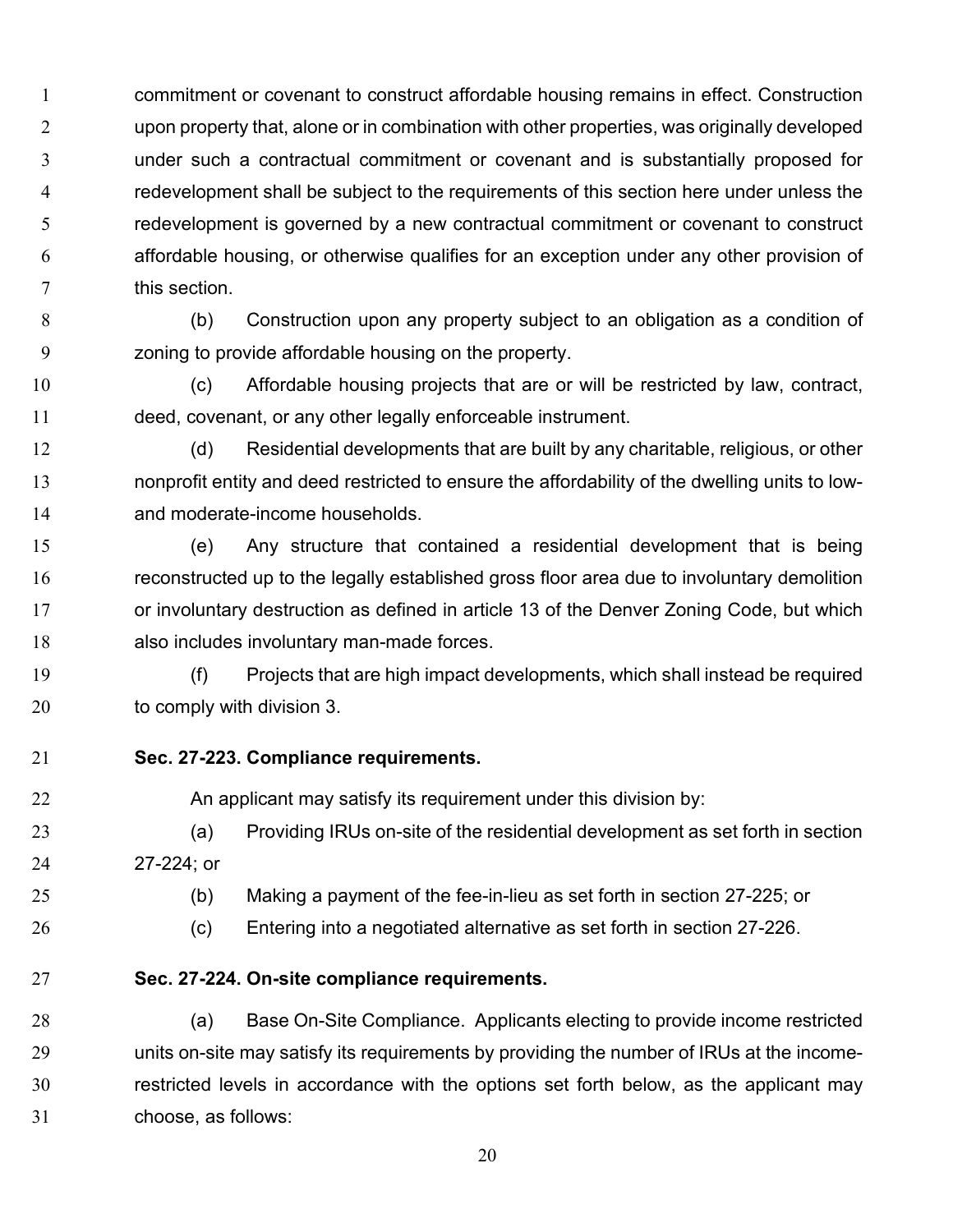|                |                  | <b>Minimum</b>     |                   |                                            |  |
|----------------|------------------|--------------------|-------------------|--------------------------------------------|--|
|                |                  | percent of         |                   |                                            |  |
|                | <b>Applicant</b> | total dwelling     |                   |                                            |  |
| <b>Market</b>  | Compliance       | units to be        |                   |                                            |  |
| Area           | <b>Options</b>   | <b>IRUs</b>        |                   | <b>Maximum AMI for eligible households</b> |  |
| High           | $H-1B$           | 10%<br>of<br>total | Rental            | Ownership                                  |  |
| Market         |                  | dwelling units     | developments:     | developments: 80% of                       |  |
| Area           |                  |                    | 60% of AMI        | AMI                                        |  |
|                | $H-2B$           | 15%<br>of<br>total | Rental            | Ownership                                  |  |
|                |                  | dwelling units     | developments:     | developments:                              |  |
|                |                  |                    | effective<br>An   | An effective average                       |  |
|                |                  |                    | average of 70% of | of 90% of AMI                              |  |
|                |                  |                    | AMI               |                                            |  |
| <b>Typical</b> | $T-1B$           | of<br>8%<br>total  | Rental            | Ownership                                  |  |
| <b>Market</b>  |                  | dwelling units     | developments:     | developments: 80% of                       |  |
| Area           |                  |                    | 60% of AMI        | AMI                                        |  |
|                | $T-2B$           | 12%<br>of<br>total | Rental            | Ownership                                  |  |
|                |                  | dwelling units     | developments:     | developments:                              |  |
|                |                  |                    | effective<br>An   | An effective average                       |  |
|                |                  |                    | average of 70% of | of 90% of AMI                              |  |
|                |                  |                    | AMI               |                                            |  |

1 (b) Base Incentives for On-Site Compliance.

- 2 (1) To promote the construction of on-site IRUs, an applicant providing IRUs 3 on-site pursuant to the requirements in subsection (a) is eligible for the 4 following incentives for the applicable residential development:
- 5 a. *Permit Fee Reduction.* An applicant will receive a building permit fee 6 reduction of six thousand five hundred dollars (\$6,500.00.00) per IRU in a 7 typical market area and ten thousand dollars (\$10,000.00) per IRU in a 8 high market area. The building permit fee reduction shall not exceed fifty 9 percent (50%) of the total building permit fee.
- 10 b. Reduced minimum vehicle parking required by the Denver Zoning 11 Code. An applicant may utilize the alternative minimum vehicle parking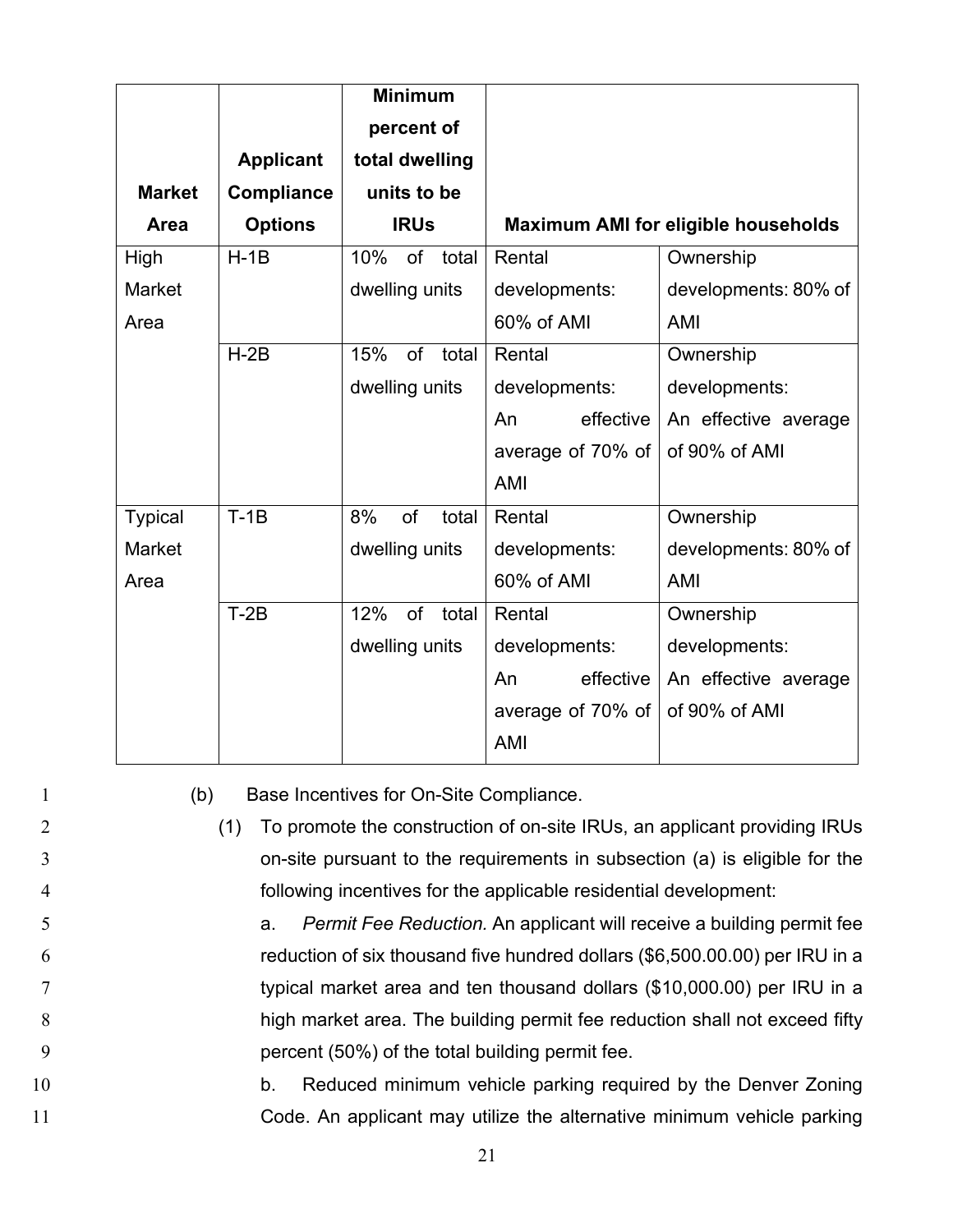1 ratios allowed in article 10 of the Denver Zoning Code.

- 2 c. Commercial, sales service and repair street level exemption to 3 linkage fee. An applicant may receive an exemption from the requirement 4 to pay a linkage fee for the gross floor area of a primary commercial sales, 5 services, and repair use located on the street level of a structure. As used 6 in this subsection, the terms "primary commercial sales, services, and 7 *T* repair use" shall have the same meaning as the term is defined in article 8 11 of the Denver Zoning Code and "Street level" shall have the same 9 meaning as the term is defined in article 13 of the Denver Zoning Code. 10 (2) Notwithstanding the applicability of this division, any residential
- 11 development that is exempt pursuant to section 27-222(c) or (d) may 12 receive the base incentives set forth in this section.
- 13 (c) Enhanced On-site Compliance; Incentives.
- 14 (1) Enhanced Incentives. To increase the overall supply of housing and 15 encourage applicants to provide on-site IRUs in excess of the base 16 requirements specified in subsection (a), an applicant is eligible for the 17 **incentives set forth in a. through c. of this subsection if the applicant** 18 **provides IRUs as follows:**

|                |                  | <b>Minimum</b><br>percent of |                   |                                            |
|----------------|------------------|------------------------------|-------------------|--------------------------------------------|
|                | <b>Applicant</b> | total dwelling               |                   |                                            |
| <b>Market</b>  | Compliance       | units to be                  |                   |                                            |
| <b>Area</b>    | Option           | <b>IRUs</b>                  |                   | <b>Maximum AMI for eligible households</b> |
| High           | $H-1E$           | 12% of total                 | Rental            | Ownership                                  |
| Market         |                  | dwelling units               | developments:     | developments: 80%                          |
| Area           |                  |                              | 60% of AMI        | of AMI                                     |
|                | $H-2E$           | 18% of total                 | Rental            | Ownership                                  |
|                |                  | dwelling units               | developments:     | developments:                              |
|                |                  |                              | An effective      | An effective average                       |
|                |                  |                              | average of 70% of | of 90% of AMI                              |
|                |                  |                              | AMI               |                                            |
| <b>Typical</b> | $T-1E$           | 10% of total                 | Rental            | Ownership                                  |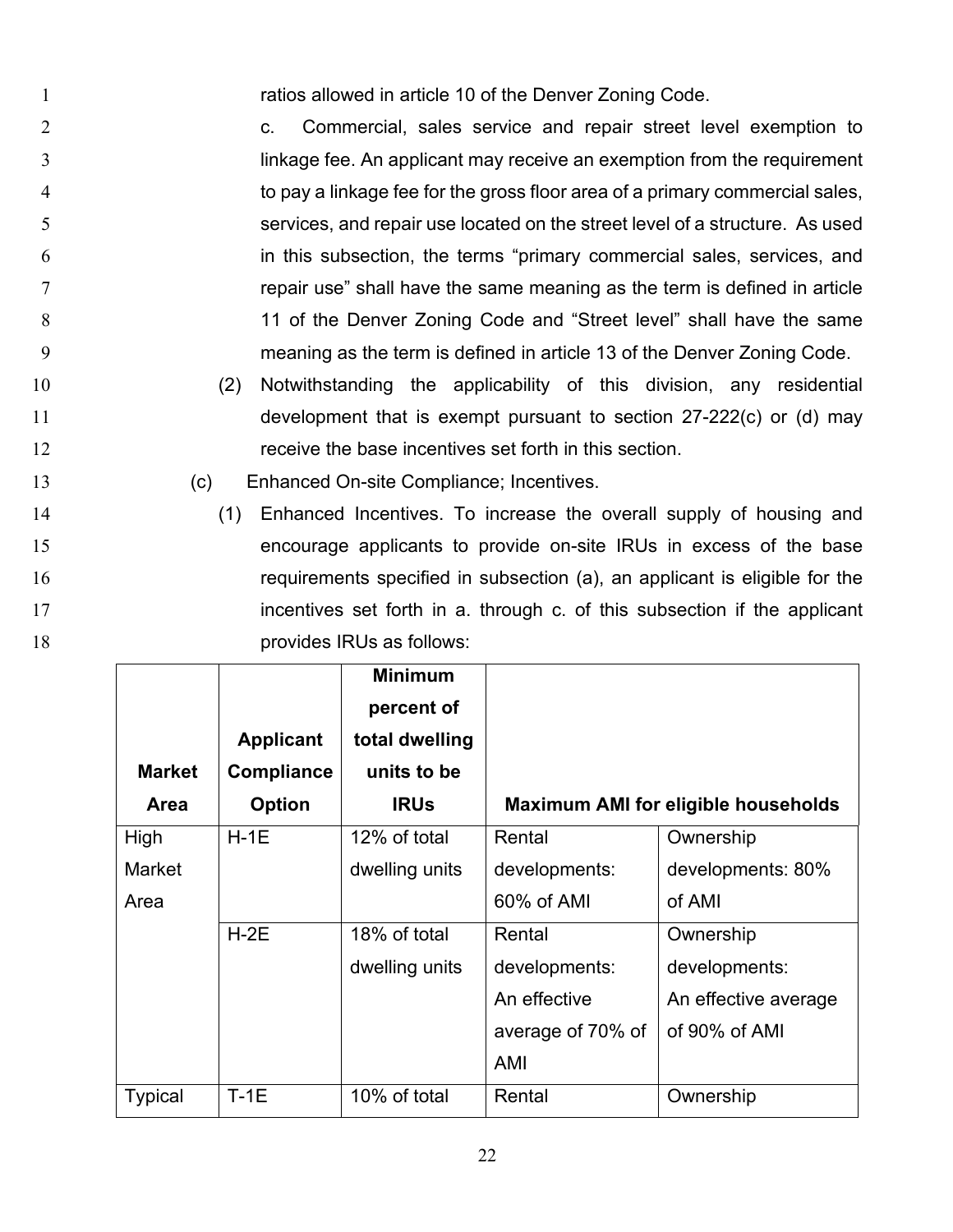| Market |        | dwelling units | developments:     | developments: 80%    |
|--------|--------|----------------|-------------------|----------------------|
| Area   |        |                | 60% of AMI        | of AMI               |
|        | $T-2E$ | 15% of total   | Rental            | Ownership            |
|        |        | dwelling units | developments:     | developments:        |
|        |        |                | An effective      | An effective average |
|        |        |                | average of 70% of | of 90% of AMI        |
|        |        |                | AMI               |                      |

1 **1 a.** Access to Base Incentives. An applicant is eligible for the base 2 incentives for on-site compliance set forth in section 27-224(b)(1).

3 b. Height and Floor Area Increase. A residential development shall be 4 entitled to an increase in building height and floor area ratio in accordance 5 with the provisions set forth in article 10 of the Denver Zoning Code.

6 c. Vehicle Parking Exemption. A residential development shall be 7 entitled to a vehicle parking exemption in accordance with the provisions 8 set forth in article 10 of the Denver Zoning Code.

 (2) Notwithstanding the applicability of this division, any residential development that is exempt pursuant to section 27-222(c) or (d) may receive the enhanced incentives set forth in this subsection if the **residential development provides the percentage of IRUs specified in** 13 subsection (c)(1).

 (d) Affordable Housing Plan Submission. An applicant who chooses to provide IRUs on-site pursuant to this section shall submit an affordable housing plan to HOST. The affordable housing plan must be submitted in conjunction with the formal site development plan or, if no site development plan is required, at time of the applicable permit application. The director shall review the proposed affordable housing plan for consistency with the requirements of this article prior to approval of the site development 20 plan or applicable permit. The director shall approve, approve with conditions, or reject 21 the affordable housing plan. A site development plan or applicable permit may not be approved until an affordable housing plan is approved by the director.

23 (e) Covenant Restriction. Residential developments, specific IRUs, or both, 24 shall carry deed restrictions, restrictive covenants, or other forms of affordability 25 restrictions, in the form approved by the director. No temporary or final certificate of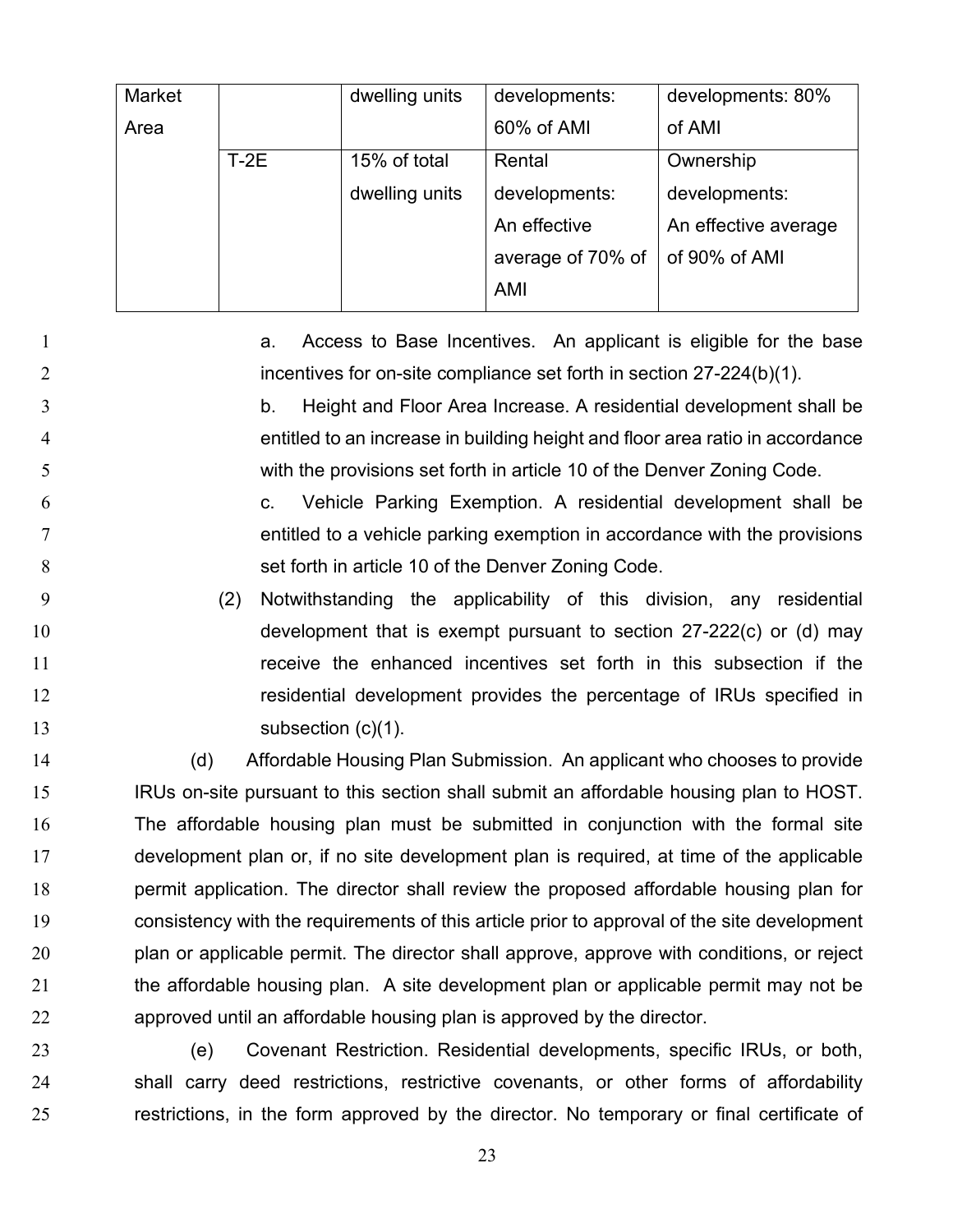occupancy shall be issued until a deed restriction, restrictive covenant, or other form of 2 affordability restriction is recorded in the real property records of the Clerk and Recorder for the City and County of Denver and encumbers the residential development or IRUs, as applicable.

- (f) Minimum Standards and Requirements for On-Site IRUs.
- (1) Length of affordability. IRUs must be maintained as affordable for a minimum term of ninety-nine (99) years.
- (2) IRUs must be (i) functionally equivalent in construction and appearance to other dwelling units at the residential development; (ii) interspersed among other dwelling units at the residential development; (iii) **proportionate to the number of bedrooms of the other dwelling units at the 12** residential development; and (iv) compliant with all rules and regulations **adopted by the director.**
- (3) IRUs in rental developments must be made affordable to and occupied by eligible households whose incomes are at or below the applicable AMI 16 limit.
- (4) IRUs in ownership developments must be made available for purchase at an affordable price to eligible households whose incomes are at or below 19 the applicable AMI limit.
- (5) The City may require an eligible household that purchases an IRU in an ownership development to record a performance deed of trust or a lien on 22 the IRU.
- (6) The AMI limit associated with each IRU will be identified as a part of the affordable housing plan and will remain subject to such limitation for the duration of the term of affordability.

 (g) Rounding. In calculating the number of on-site IRUs required pursuant this section, rounding shall be used such that five-tenths (0.5) or greater shall result in requiring that a whole unit shall be produced; provided, however, that at least one (1) unit shall be provided if the calculation results in less than five-tenths (0.5). By way of example, if a requirement is for 8.3 IRUs, the number of on-site IRUs would be eight (8). Alternatively, if a requirement is for 8.7 IRUs, the number of on-site IRUs would be nine (9).

- 
- (h) Effective Average. For applicants selecting to meet compliance options H-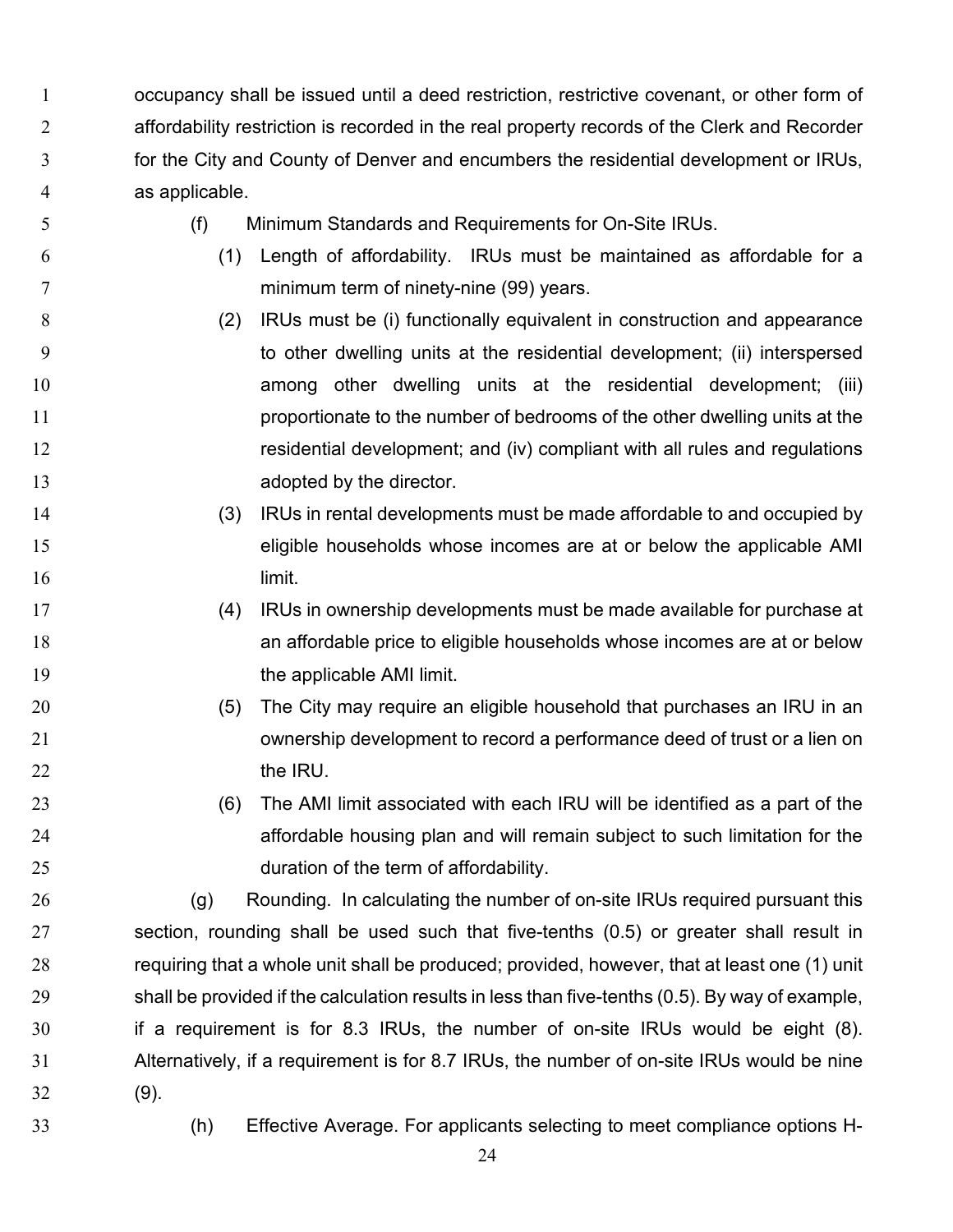2B, T-2B, H-2E or T-2E, applicants may elect to serve eligible households earning eighty percent (80%) or less of AMI for rental developments and one hundred percent (100%) or less of AMI for ownership developments, so long as the average AMI for all on-site IRUs remains at seventy percent (70%) of AMI for rental developments and ninety percent (90%) of AMI for ownership developments.

6 **Sec. 27-225. Alternative compliance – fee-in-lieu.**

7 (a) An applicant may satisfy its requirements under this division by making a 8 fee-in-lieu payment that will be deposited in the Mandatory Affordable Housing Revenue 9 Fund.

- 
- 10 (b) Fee-in-Lieu Calculation
- 11 (1) *Calculation of Fee-in-Lieu.* The fee-in-lieu shall be calculated pursuant to 12 the table below by multiplying the number of IRUs that would be required 13 by the fee per IRU:

| <b>Market</b><br><b>Area</b> | <b>Percent of IRUs to</b><br>be used for the fee<br>calculation | <b>Development Type</b>                                           | Fee per IRU<br>required |
|------------------------------|-----------------------------------------------------------------|-------------------------------------------------------------------|-------------------------|
| High                         | 10% of total dwelling                                           | Rental development                                                | \$311,000.00            |
| Market<br>Area               | units                                                           | Ownership development                                             | \$478,000.00            |
| <b>Typical</b>               | 8% of total dwelling                                            | <b>Townhouses</b>                                                 | \$250,000.00            |
| <b>Market</b><br>Area        | units                                                           | Ownership development,<br>dwelling units other than<br>townhouses | \$408,000.00            |
|                              |                                                                 | Rental development of one<br>to seven stories                     | \$250,000.00            |
|                              |                                                                 | Rental development of eight<br>or more stories                    | \$295,000.00            |

- 
- 

14 (2) Rounding. In calculating the fee to be paid pursuant this section, rounding 15 shall be used such that five-tenths (0.5) or greater shall result in requiring 16 that a whole unit shall be produced; provided, however, that a unit of one 17 (1) IRU shall be used if the calculation results in less than five tenths (0.5).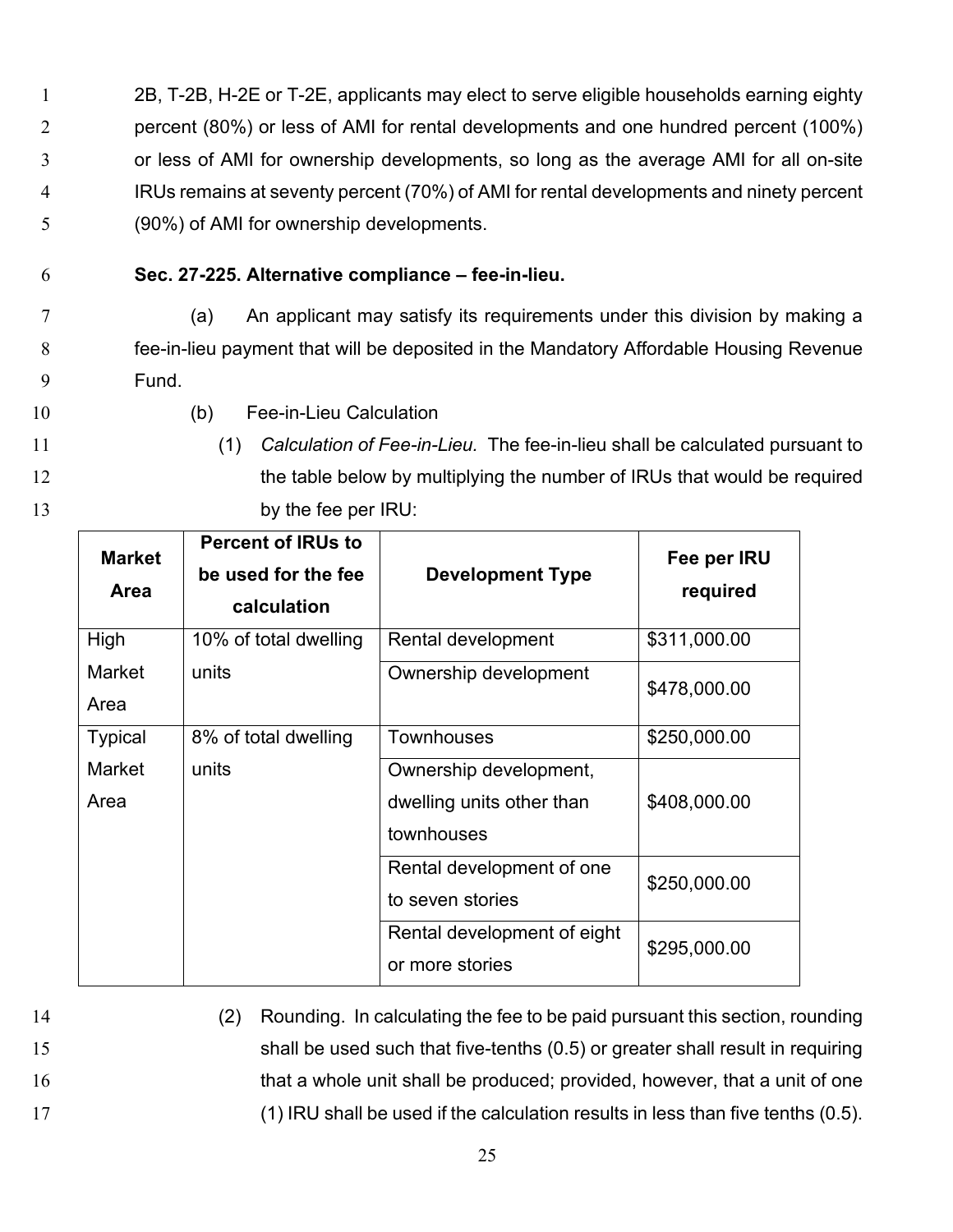By way of example, if a calculation results in 8.3 IRUs, the fee per IRU required would be multiplied by eight (8). Alternatively, if a calculation results in 8.7 IRUs, the fee per IRU required would be multiplied by nine (9).

- (c) Remittance and Collection of Payment. The calculation and collection of the fees-in-lieu shall be the responsibility of the department of community planning and development. Fees-in-lieu shall be collected in conjunction with the administration of the city's system for issuing building permits. Any and all fees-in-lieu applicable to a project shall be paid in full prior to the issuance of any building permit, excluding the shoring or excavation permit, for the project.
- (d) CPI-U Adjustment. On July 1, 2023, and annually thereafter, the amounts 12 set forth in subsection (b)(1) in the Fee per IRU required column shall be adjusted in an amount equal to the percentage change from the previous calendar year's CPI-U. The adjustments will be reflected in a fee-in-lieu schedule issued by the director of the department of community planning and development and be made publicly available in advance of the fees becoming effective. The annual inflation adjustment shall apply to 17 and be collected in conjunction with the issuance of any building permit on or after July 18 18 1st of the year in which the adjustment is made, regardless of when the application for 19 the building permit was made.
- 

#### **Sec. 27-226. Alternative compliance – negotiated alternatives.**

 (a) An applicant may propose an alternative manner to satisfy its requirements under this division. The proposed negotiated alternative must be submitted in conjunction with the formal site development plan or, if no site development plan is required, at time of the applicable permit application. The applicant shall demonstrate how the proposed negotiated alternative provides outcomes that better support the goals of the HOST strategic plan, comprehensive plan goals, and any small area plan applicable to the residential development. The director, in consultation with the director of the department of community planning and development, shall review the proposed negotiated alternative and approve, approve with conditions, or reject the negotiated alternative. Each negotiated alternative shall contain information as set forth below and in any rules and regulations adopted pursuant to this article, a statement that the terms of the negotiated alternative will bind the applicant and will run with the land upon approval of the director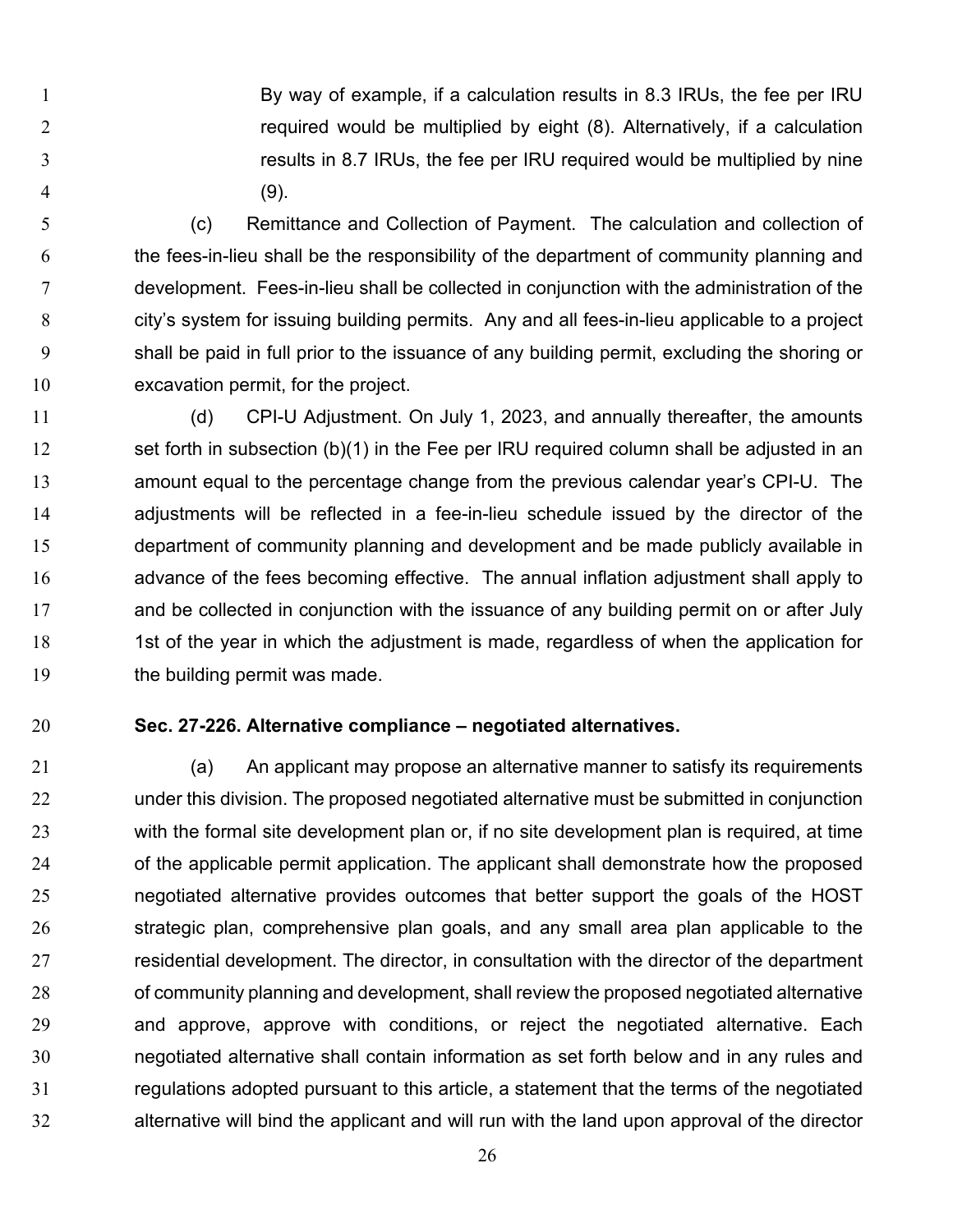and recording with the clerk and recorder of the City and County of Denver.

 (b) A negotiated alternative may include a combination of one or more of, but not be limited to, the following:

- (1) The dedication of land for the provision of affordable housing. At a minimum, the market value of the land to be dedicated must exceed the total fee-in-lieu required for the residential development and must have zoning entitlement in place to enable for the provision of affordable 8 housing.
- (2) An affordable housing plan to provide fewer IRUs on-site but at a greater depth of affordability. In any such negotiated alternative, at a minimum, 11 the total percent of IRUs shall not be less than five percent (5%) of total dwelling units and the majority of IRUs must serve households earning fifty percent (50%) of area median income or less.
- (3) An affordable housing plan that would provide fewer IRUs on-site but the IRUs would have a greater number of bedrooms than would otherwise be required. In any such negotiated alternative, at a minimum, the total **percent of IRUs shall not be less than five percent (5%) of total dwelling**  units and the majority of IRUs must be two (2), three (3), or four (4) bedroom units. The development must also contain family-friendly services and amenities. Amenities may include, but are not limited to, child-care; play area; community garden; and other on-site amenities to 22 serve families.
- (4) An agreement to provide off-site IRUs concurrently with the construction of the residential development within the same statistical neighborhood or a  $\frac{1}{4}$  mile radius of the site. In any such negotiated alternative, the total percent of IRUs that must be provided for the residential development accessing this option shall not be less than the enhanced on-site compliance standards requirements for both properties set forth in the section 27-224(c).
- (c) An applicant is eligible for the base incentives for on-site compliance set forth in section 27-224(b)(1) when the residential development is providing IRUs on-site.
- (d) The provisions of section 27-224(e) and (f) are applicable to any IRUs that are provided on-site of the residential development.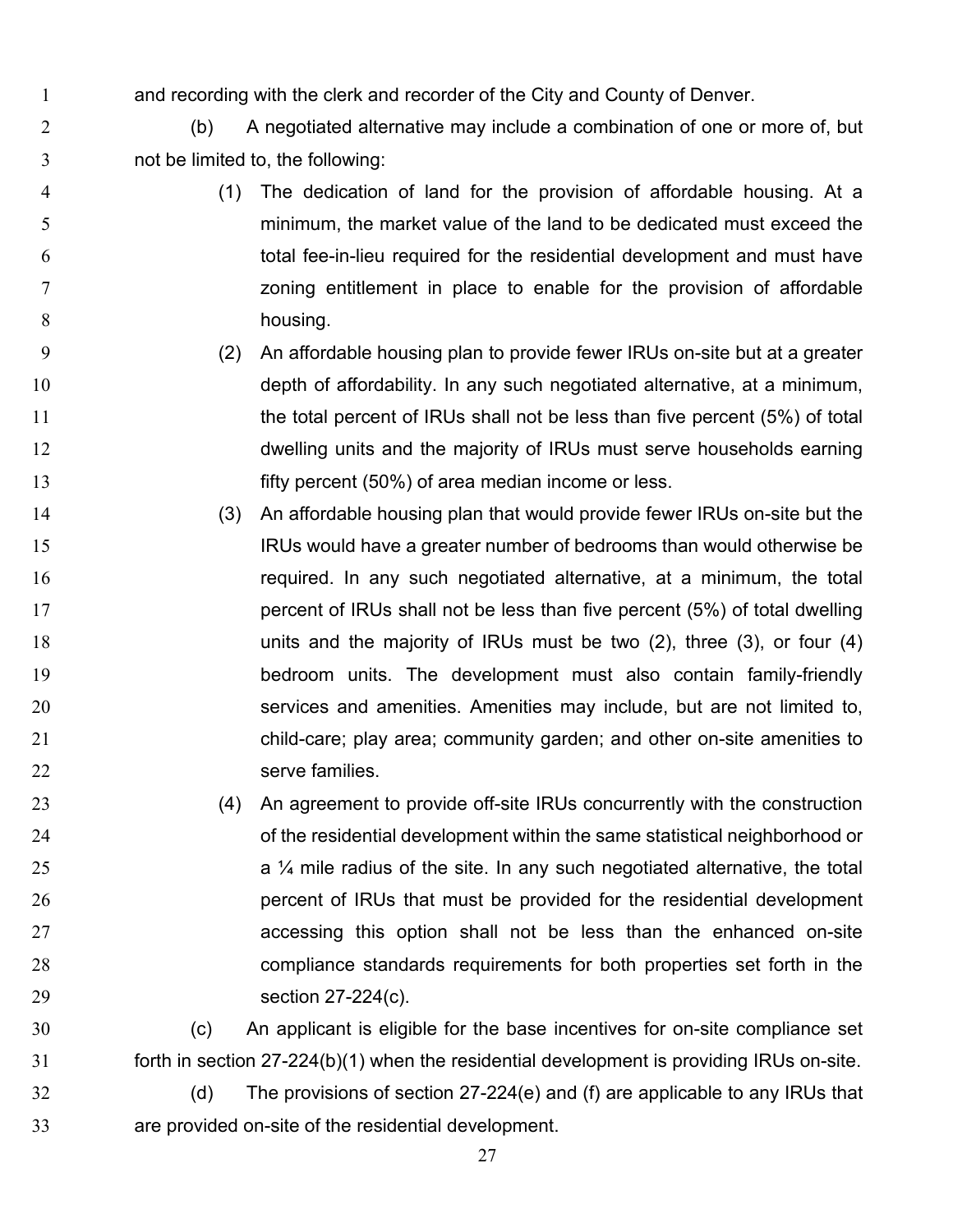| $\mathbf{1}$   |                                       | Division 3. High impact developments                                                       |  |  |  |  |
|----------------|---------------------------------------|--------------------------------------------------------------------------------------------|--|--|--|--|
| 2              |                                       | Sec. 27-228. Applicability. This division shall apply to all high impact developments.     |  |  |  |  |
| 3              | Sec 27-229. High impact developments. |                                                                                            |  |  |  |  |
| $\overline{4}$ | (a)                                   | Owners or developers of a high impact development must submit to HOST                      |  |  |  |  |
| 5              |                                       | a high impact development compliance plan that demonstrates how it will satisfy the intent |  |  |  |  |
| 6              |                                       | and purposes of division 2 of this article and Chapter 27, Article V, Division 2.          |  |  |  |  |
| 7              | (1)                                   | The high impact development compliance plan shall demonstrate how the                      |  |  |  |  |
| 8              |                                       | proposed development meets or exceeds the relevant standards set forth                     |  |  |  |  |
| 9              |                                       | in this article; Chapter 27, Article V, Division 2; and the goals of the HOST              |  |  |  |  |
| 10             |                                       | strategic plan, comprehensive plan goals, and any small area plan                          |  |  |  |  |
| 11             |                                       | applicable to the area of high impact development.                                         |  |  |  |  |
| 12             | (2)                                   | The owner or developer must provide to HOST documentation detailing                        |  |  |  |  |
| 13             |                                       | outreach to the surrounding community, including but not limited to the                    |  |  |  |  |
| 14             |                                       | organizations and individuals engaged, and how the proposed high impact                    |  |  |  |  |
| 15             |                                       | development compliance plan is responsive to the conducted community                       |  |  |  |  |
| 16             |                                       | outreach.                                                                                  |  |  |  |  |
| 17             | (3)                                   | The high impact development compliance plan may include a combination                      |  |  |  |  |
| 18             |                                       | of one or more of, but not be limited to, the following:                                   |  |  |  |  |
| 19             |                                       | A plan to provide IRUs within the area of high impact development<br>a.                    |  |  |  |  |
| 20             |                                       | sufficient to meet or exceed one of the compliance options set forth in                    |  |  |  |  |
| 21             |                                       | section 27-224(c).                                                                         |  |  |  |  |
| 22             |                                       | The dedication of land within the area of the high impact<br>b.                            |  |  |  |  |
| 23             |                                       | development for the provision of affordable housing. In any such case, at                  |  |  |  |  |
| 24             |                                       | a minimum, the land dedicated must be of sufficient size and have zoning                   |  |  |  |  |
| 25             |                                       | entitlement in place to reasonably produce IRUs sufficient to meet the                     |  |  |  |  |
| 26             |                                       | compliance requirements set forth in section 27-224(c).                                    |  |  |  |  |
| 27             |                                       | A plan to provide IRUs within the area of high impact development<br>C.                    |  |  |  |  |
| 28             |                                       | at a greater depth of affordability than the compliance requirements set                   |  |  |  |  |
| 29             |                                       | forth in section 27-224(c). In any such case, at a minimum, the total                      |  |  |  |  |
| 30             |                                       | percent of IRUs provided in the high impact area shall not be less than                    |  |  |  |  |
| 31             |                                       | eight percent (8%) of total dwelling units and the majority of IRUs must                   |  |  |  |  |
| 32             |                                       | serve households earning fifty percent (50%) of area median income or                      |  |  |  |  |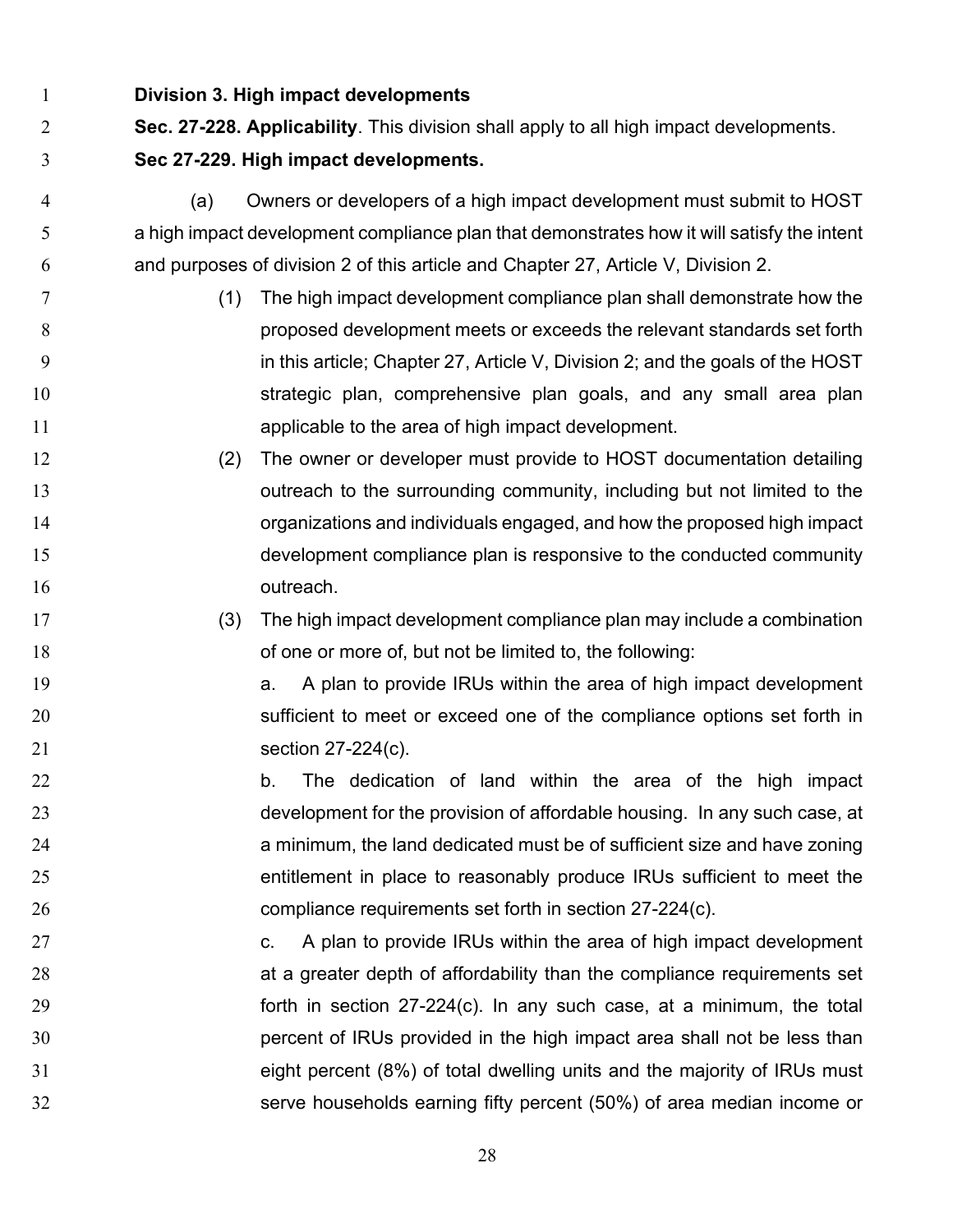1 less.

2 d. A plan to provide IRUs within the area of high impact development specifically designed to meet the needs of families and larger households. In any such case, at a minimum, the total percent of IRUs provided in the high impact development area shall not be less than eight percent (8%) of total dwelling units and the majority of IRUs must include two (2), three (3), or four (4) bedrooms. The development must also contain family- friendly services and amenities. Amenities may include, but are not limited to, child-care; play area; community garden; and other on-site amenities 10 to serve families.

- (4) The director may grant access to the base incentives for on-site compliance set forth in section 27-224(b)(1) when the project is providing IRUs within the area of high impact development.
- (5) The director may grant access to the enhanced incentives for on-site compliance set forth in section 27-224(c)(1) if the high impact development compliance plan proportionally meets or exceeds the on-site **IRU requirements set forth in section 27-224(c).**

 (b) The director may waive the application of this division if the applicant requests such a waiver and demonstrates that circumstances unique to the proposed development limit or eliminate the practical application of this division. In such a case, 21 the high impact development would instead be subject to the requirements of Division 2 of this article and Chapter 27, Article V, Division 2, as applicable.

 (c) The director shall review the high impact compliance plan and approve, approve with conditions, or reject the high impact development compliance plan. The director shall collaborate with the Denver Urban Renewal Authority when reviewing the compliance plan for a high impact development leveraging tax increment financing. The approved high impact development compliance plan shall result in an agreement to be signed by the owner or owners of the entire subject property, or the authorized agent of 29 the owner or owners in advance of City Council approval of city financing tools, if applicable, and shall be recorded with the clerk and recorder of the City and County of Denver.

 (d) For all high impact development compliance plans required under this section, no building permits shall be approved or issued for any structure within a high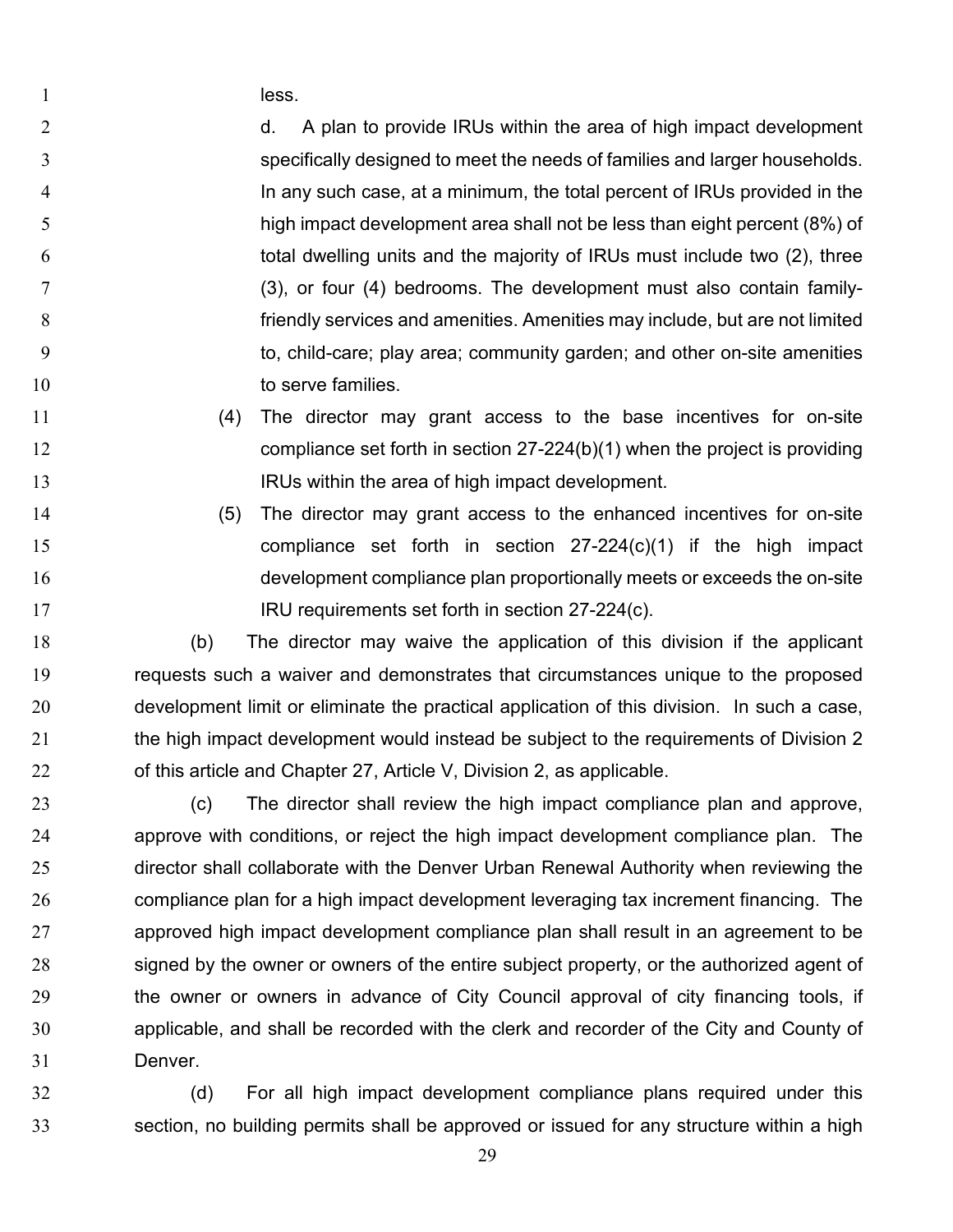impact development area until the high impact development compliance plan is approved, executed, and recorded.

- **Division 4. Regulations, enforcement, and reporting.**
- 

# **Sec. 27-230. Regulations, enforcement, and reporting.**

 (a) The director of the department of housing stability and the director of community planning and development may cooperatively adopt rules and regulations to administer this article.

 (b) Any violation of this article or rules and regulations adopted hereunder is subject to the penalties described under section § 1-13(e). Pursuant to section 1-13(e), 10 the city may impose a civil fine on applicants in an amount up to one hundred fifty percent (150%) of the value of the IRU required but not provided.

**12** (c) The director may take legal action to enjoin or void any transfer of an IRU if any party to the transfer does not comply with all requirements of this article or the rules and regulations promulgated hereunder. The director may recover any funds improperly obtained from any sale or rental of an IRU in violation of this article.

 (d) The department of housing stability shall have the authority to enforce the affordability requirements imposed on IRUs.

 (e) The departments of community planning and development and housing stability shall provide a publicly available online resources to report on the outcomes of this article, including but not limited to number and types of units created, fee-in-lieu fund 21 revenues, and spending allocations.

Secs. 27-231 through -239. **Reserved.**

# **Section 4. Effective date.**

 (a) Except as otherwise provided herein, this ordinance shall be effective on July 1, 2022.

 (b) The amendments to chapter 27, D.R.M.C, enacted in this ordinance shall not apply to any applicant under the following circumstances and an applicant shall be subject to the provisions of chapter 27, D.R.M.C. in effect as of June 30, 2022:

 (1) An applicant who, prior to close of business on Thursday, June 30, 2022, (i) has submitted to the Department of Community Planning and Development ("CPD") a site development concept plan, (ii) CPD has assigned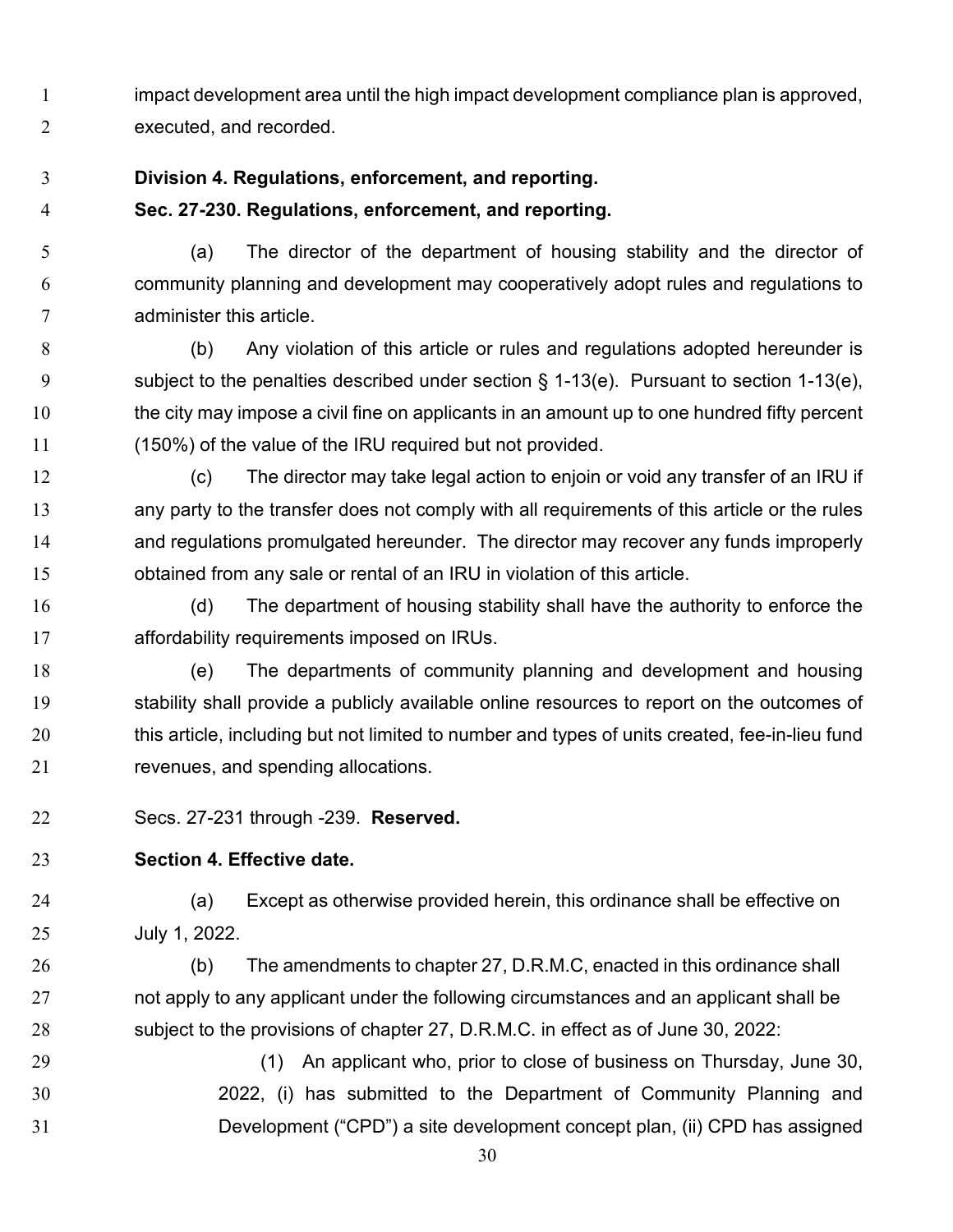a concept number for the site development concept plan, and (iii) obtains site development plan approval by August 30, 2023. If any of the conditions of this subsection are not satisfied, the amendments enacted by this ordinance shall be applicable to an applicant.

 (2) An applicant who, prior to close of business on Thursday, June 30, 2022, (i) has submitted to CPD an amendment to an approved site development plan, (ii) CPD has assigned a record number for the site development plan amendment, and (iii) obtains site development plan amendment approval by August 30, 2023. If any of the conditions of this subsection are not satisfied, the amendments enacted by this ordinance shall 11 be applicable to an applicant.

 (3) An applicant for an individual site development plan who, prior to close of business on Thursday, June 30, 2022, (i) has been notified in writing 14 by the Development Review Committee that a large development framework is required for its project, (ii) has submitted to CPD a site development concept **plan, (iii) CPD has assigned a concept number for the site development**  concept plan and (iv) obtains site development plan approval by December 31, 2023. If any of the conditions of this subsection are not satisfied, the amendments enacted by this ordinance shall be applicable to an applicant.

 (4) An applicant for an individual site development plan within the legally described property of an active subdivision application, who, prior to close of business on Thursday, June 30, 2022, (i) has submitted to CPD a site development concept plan, (ii) CPD has assigned a concept number for the site development concept plan; and (iii) obtains a site development plan approval by December 31, 2023. If any of the conditions of this subsection are not 26 satisfied, the amendments enacted by this ordinance shall be applicable to an applicant.

**120 Constant Manuel Constrainers** (5) An applicant who, prior to close of business on Thursday, June 30, 2022, (i) has submitted to CPD a building permit application with associated permit drawings, (ii) paid all applicable plan review fees, (iii) CPD has logged- in such submission for review by CPD, and (iv) obtains the building permit approval by December 31, 2022. If any of the conditions of this subsection are not satisfied, the amendments enacted by this ordinance shall be applicable to